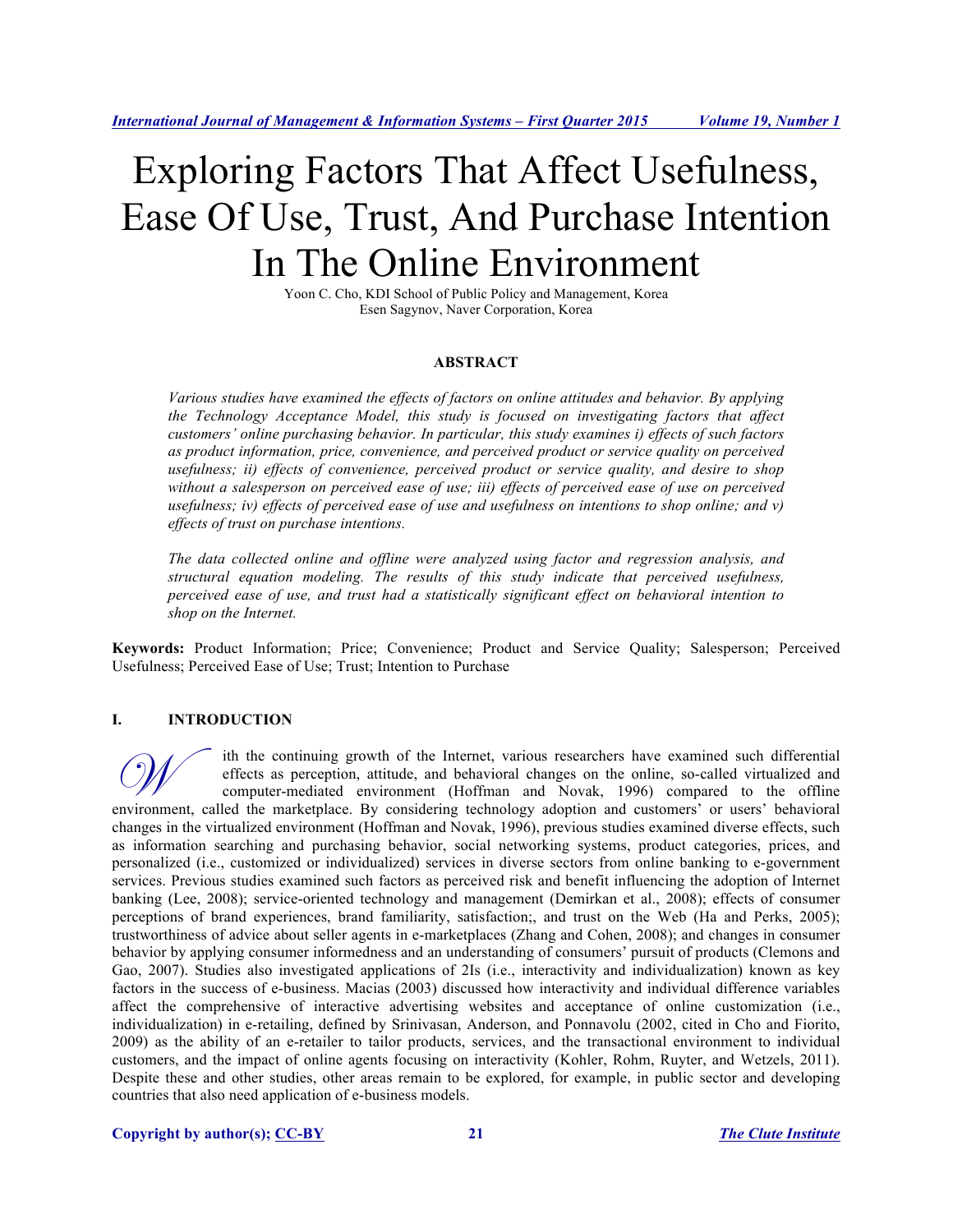Purchasing a product in the online environment is an increasingly common practice for consumers worldwide, especially in those countries with well-developed marketing infrastructures (Kau, Tang, & Ghose, 2003). Customers in all age groups use the Internet as a substitute channel for acquiring goods and services. According to the Consumer Choice Survey conducted by Princeton Survey Research Associates International (Horrigan, 2008), almost all Internet users (93%) have, at one time or another, done something related to ecommerce. The developmental stage of a particular country might be determined by the existence of a fully functioning Internet marketplace - a virtualized environment in which a person can find and buy almost any product, including fashion goods and food, for a fixed price that is less than or equal to that at an ordinary shopping center. Existence of online payment system might indicate how well the banking sector is developed in the country. However, for several reasons, online shopping websites encountered problems, even in developed countries, two decades ago. First, the banking and transaction system might not successfully or conveniently provide the electronic means for money transfer. Second, the countrywide delivery system was unsatisfactory because of time, cost, and unreliability. Third, the people themselves were not always ready for such innovations. Other reasons include some minorities did not have the necessary computer and Internet skills and customers simply did not have easy Internet access. These problems are still severe in countries where the Internet is in a developing stage. To send a specific item, a person generally needs to be able to reach the nearest post office, which requires a transportation fee as well as travelling time. In addition, the delivery service may be a high price, discouraging the use of postal service and possibly significantly affecting the acceptance of online shopping.

In light of these considerations, the purpose of this study is to explore the factors that influence behavioral intentions in a certain context to shop on the Internet. The core constructs of the framework are adapted from the well-known Technology Acceptance Model (TAM) by Davis (1989), one of the most influential extensions of Ajzen and Fishbein's Theory of Reasoned Action (TRA) and has been proven to be suitable as a theoretical foundation for the adoption of e-commerce by numerous researchers (Chen, Gillenson, & Sherrel, 2002; Moon & Kim, 2001; Lederer, Maupin, Sena, & Zhuang, 2000; Agarwal & Jayesh, 1999; Gefen & Detmar, 1997; Adams, 1992). This study addresses the main research question, "What drives consumers to shop online?" In particular, this study examines i) the effects of factors such as product information, price, convenience, and perceived product or service quality on perceived usefulness; ii) the effects of convenience, perceived product or service quality, and desire to shop without a salesperson on perceived ease of use; iii) the effects of perceived ease of use on perceived usefulness; iv) the effects of perceived ease of use and usefulness on intentions to shop online; and v) the effects of trust on purchase intentions to shop online.

#### **II. LITERATURE REVIEW**

The contemporary market encompasses a wide range of businesses and services. Some are closely involved in electronic commerce, which is defined as "purchases and sales of goods and services transacted over the Internet" (Choo & Bontis, 2002). Ever since the presence of the Internet, various studies have examined changed customers' attitudes and behavior in the online environment. Previous studies found that consumers' shopping behaviors in online stores may be different from those in traditional retail stores (Alba et al., 1997; Winer et al., 1997). The online environment has been referred to as a virtualized, marketspace, and computer-mediated environment (Hoffman and Novak, 1996), with no physical salesperson but web-based interaction and services based on advanced technology and systems. Strategies have been applied online to overcome the limitations compared to offline shopping experiences, such as adoption of online agents, personalization (i.e., individualization, customization), interactivity, recommender systems, and payment and e-transfer systems, such as a subliminal channel (Chen and Liu, 2009). Those advanced systems help reduce customers' consideration sets, facilitating better decision making, and making the decision-making process more efficient (Peterson and Merino, 2003; Widing and Talarzyk, 1993).

Attitudes and behavioral intentions toward the online environment have been widely supported by the Technology Acceptance Model (TAM) (Davis, 1989). Earlier studies of e-commerce considered how customers adopt the technology in a computer-mediated environment. To change perceptions in e-commerce, studies addressed customers' willingness to change attitudes and behaviors by focusing on ease of use and usefulness (Davis, 1989) key variables in the TAM. Technology acceptance has been a prominent research stream in information systems for over two decades, with the TAM and the primary constructs of perceived ease of use (EOU), perceived usefulness

#### **Copyright by author(s); CC-BY 22** *The Clute Institute*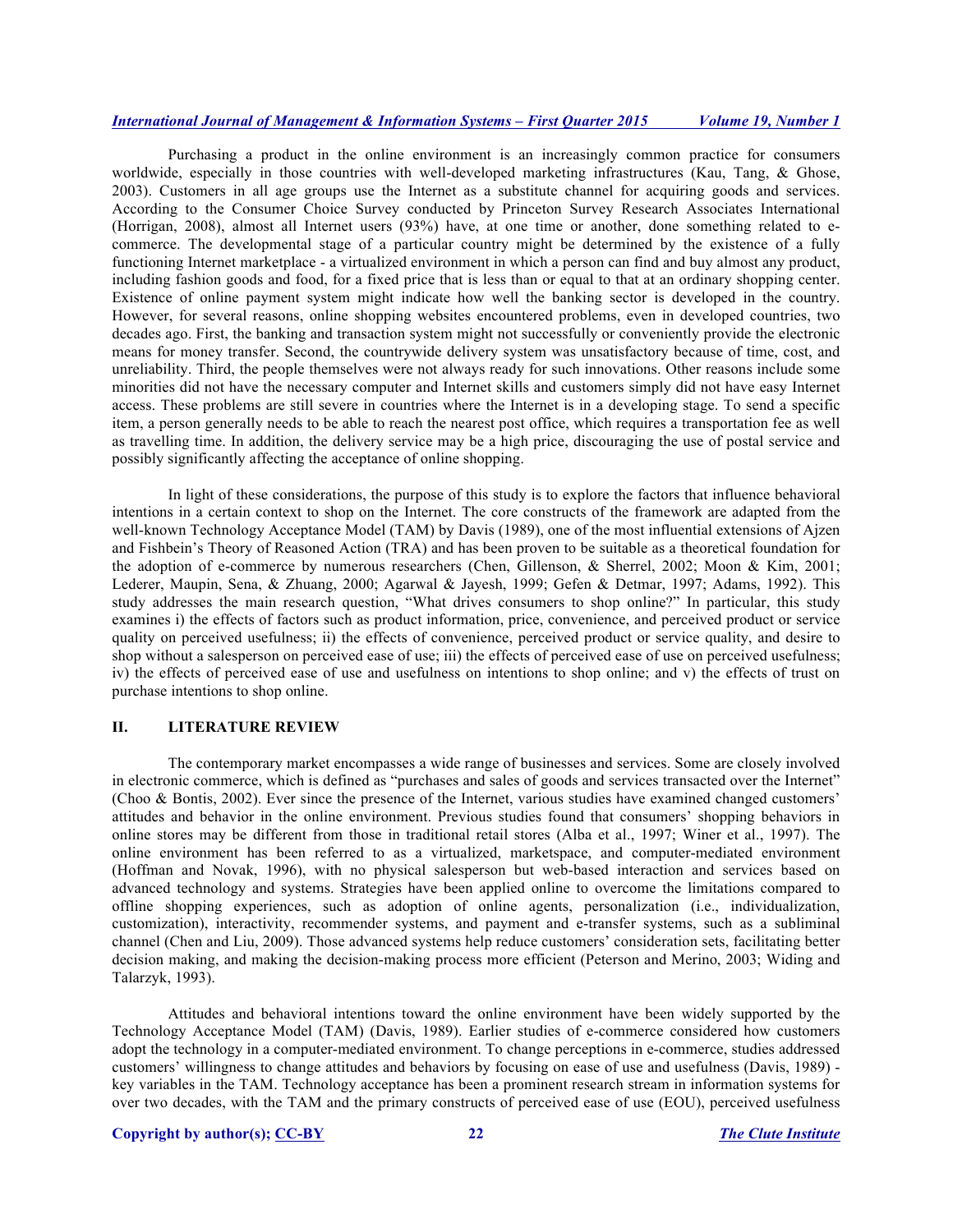(U), and behavioral intention (BI) (Davis, 1989; Davis, Bagozzi, and Warshaw, 1989; cited in Hess, McNab, and Basoglu, 2014). The first determinant is perceived usefulness, defined as the individual's perception that using the new technology will enhance or improve her or his performance (Davis, 1989; Davis, Bagozzi, and Warshaw, 1989). The second determinant - perceived ease of use - refers to the extent to which a person believes that using the new technology will be free of effort (Davis, 1989; Davis, Bagozzi, and Warshaw, 1989). While perceived usefulness refers to consumers' perceptions regarding the outcome of the experience, perceived ease of use refers to their perceptions regarding the process leading to the final outcome (Monsuwe, Dellaert, & Ruyter, 2004). The TAM has been tested and validated by numerous researchers and shown to be suitable as a theoretical foundation for the adoption of e-commerce (Chen, Gillenson, & Sherrel, 2002; Moon & Kim, 2001; Lederer, Maupin, Sena, & Zhuang, 2000; Agarwal & Jayesh, 1999; Gefen & Detmar, 1997; Adams, 1992). In addition, researchers agree it is appropriate to draw analogies between online shopping and the components of the TAM because the model has been widely used in the study of online user behavior and they explain why online users accept or reject websites and how their internal beliefs and attitudes affect their usage behavior (Davis, Bagozzi, & Warshaw, 1989; Baroudi, Olson, Ives, & Davis, 1986). The TAM, which addresses behavioral intention to use a new technology determined by the individual's attitude toward the technology, has been applied to various situations, including banking, information services, payment services, and so on. The TAM also has been to investigate user acceptance of information technology (Venkatesh, Morris, Davis, and Davis, 2003), customer adoption of mobile payment services (Thakur 2013), user acceptance of information systems (Hong, Thong, Chasalow, and Dhillon, 2011), information system adoption and acceptance (AlShibly, 2014), consumer acceptance and use of information technology (Venkatesh, Thong, and Xu, 2012), and consumers' acceptance and use of information and communications technology (Alwahaishi and Snasel, 2013). Studies also used the TAM to explore user attitude and intention (Zhu, Lin, and Hsu, 2012) and behavioral intentions (Hess, McNab, and Basoglu, 2014).

Besides the functional and utilitarian dimensions of such consumer perceptions as perceived usefulness and perceived ease of use, a more recent addition to the TAM considers an emotional and hedonic dimension of perception - enjoyment (Menon & Kahn, 2002; Childers, Carr, Peck, & Carson, 2001). The enjoyment construct refers to the extent to which the activity of using the new technology is perceived to provide reinforcement in its own right, apart from any performance consequences that may be anticipated. Childers et al. (2001) supported the idea of the dual characterization of consumers' motivations, suggested by Hirschman and Holbrook (1982), which described consumers as either problem-solvers or seekers of fun, fantasy, arousal, sensory stimulation, and enjoyment. For problem-solvers, shopping is considered to be an errand or work, and they shop online only to acquire a specific product or service (Babin, Darden, & Griffin, 1994). Their main concern is to purchase products in an efficient and timely manner with the least effort. In contrast, the second category of consumers perceives online shopping as enjoyment, looking for the potential entertainment resulting from the fun and play arising from the Internet shopping experience. They appreciate the online shopping experience for its own sake, besides any other consequence, such as an online purchase that may result (Holbrook, 1994). This study explores that the effects of perceived usefulness, perceived ease of use and other constructs ultimately affect consumers' intentions to shop on the Internet.

Theoretically, technology acceptance and use of technology are supported by the unified theory of acceptance and use of technology, which has served as a baseline model and has been applied to the study of a variety of technologies (Venkatesh, Morris, Davis, and Davis, 2003; Venkatesh, Thong, and Xu, 2012). Technology acceptance and attitudes toward behavior have been supported by various models and theories. The Theory of Reasoned Action (TRA), drawn from social psychology (Fishbein and Ajzen, 1975) and indicating an individual's performance of a given behavior, is primarily determined by his or her intention to perform that behavior (Ajzen & Fishbein, 1980; Fishbein & Ajzen, 1975) and is applied to individual acceptance of technology (Davis, Bagozzi, & Warshaw, 1989; Venkatesh, Morris, Davis, and Davis, 2003). The Theory of planned behavior (TPB) extended the TRA by adding the construct of perceived behavioral control (Ajzen 1991, Taylor and Todd 1995) and the innovation diffusion theory (IDT) grounded sociology (Rogers 1995) with a variety of innovations (Tornatzky and Klein 1982). Uses and gratification theory addresses motivation and satisfaction for using a communication media or technology (Katz, Blumler, and Gurevitch 1973) and also supports technology acceptance and behavior.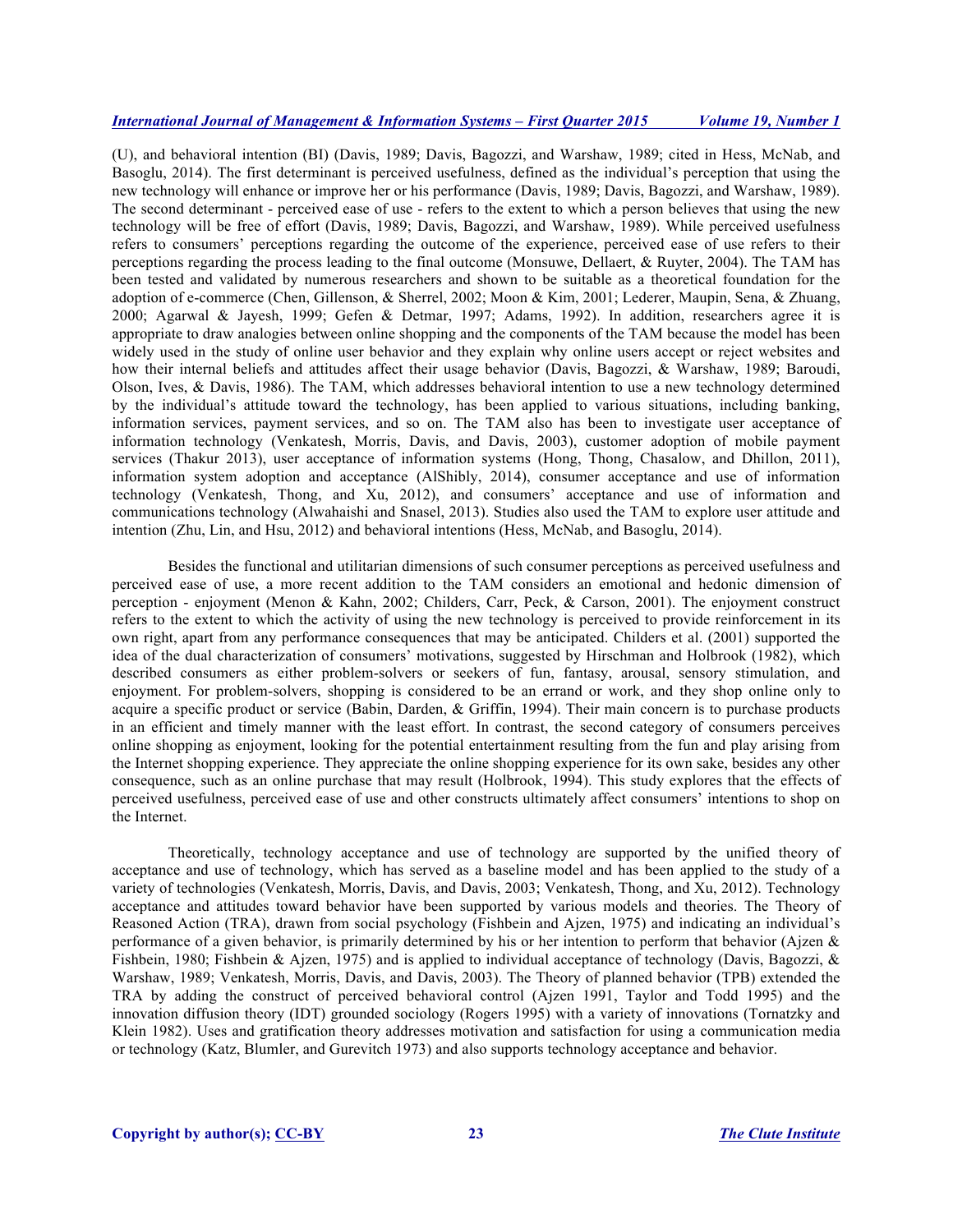# **III. HYPOTHESES DEVELOPMENT**

The proposed model for this study was modified from the TAM (Davis, 1989; Davis, Bagozzi, and Warshaw, 1989). As shown in Figure 1, this study examined i) the effects of such factors as product information, price, convenience, and perceived product or service quality on perceived usefulness; ii) the effects of convenience, perceived product or service quality, and desire to shop without a salesperson on perceived ease of use; iii) the effects of perceived ease of use on perceived usefulness; iv) the effects of perceived ease of use and usefulness on intentions to shop online; and v) the effects of trust on intention to shop online.

## **3.1 Effects of Perceived Usefulness**

*Perceived usefulness* is defined as the individual's perception that using the new technology will enhance or improve his or her performance (Davis, 1989, 1993). Applying this definition to the context of online shopping, *usefulness* refers to the degree to which consumers believe using the Internet as a medium will improve their performance or productivity, thus enhancing the outcome of their shopping experience (Monsuwe, Dellaert, & Ruyter, 2004). Perceived usefulness is related to the outcome of the shopping experience (Monsuwe *et al.*, 2004). Detailed information, accessibility, and speed, as well as availability of inexpensive and convenient purchases, have often been mentioned as the main benefits of online shopping (Khalifa & Limayem, 2003; Shim, Shin, & Nottingham, 2002). For experienced Internet users who are busy during normal shopping hours, the accessibility and speed of shopping may be truly useful features.



**Figure 1:** Modified Model Of Effects Of Factors On Perceived Usefulness, Ease Of Use, Trust, And Intention To Purchase (Modified From Davis 1989)

## *3.1.1 Effects Of Perceived Product Information On Perceived Usefulness*

In this study, product information is taken as a separate independent variable to analyze its influence on perceived usefulness. One of the major differences between traditional and online stores is the amount of information provided during shopping activities. In the offline environment, consumers are often exposed to promotions offered by diverse media and salesperson. Many merchants prioritize individual sales over customers' loyalty; that is, a salesperson tries very hard to sell the product, particularly in personal selling, stressing product features such as the quality and ease of use of the product. In the online environment, users can browse a great amount of information that provides detailed characteristics of products and services. By applying advanced systems, such as a recommender system, a collaborative filtering system, and a feedback system, online customers can easily obtain detailed reviews and information about desired items. Online customers can also take advantage of

#### **Copyright by author(s); CC-BY 24** *The Clute Institute*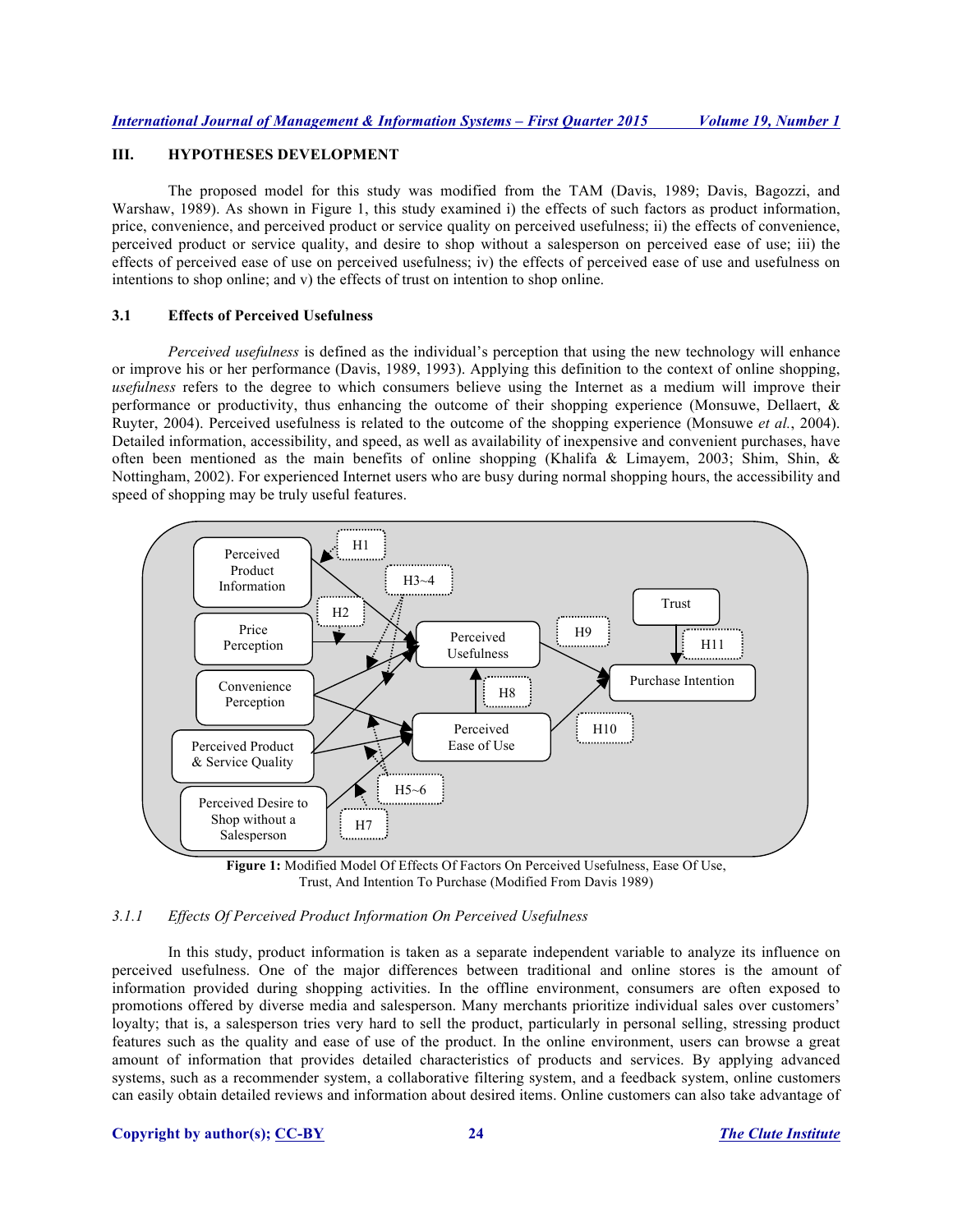publicly available complaint management web portals, such as Complaints.com, bbbonline.org (Better Business Bureau Online), Cnet.com, and eComplaints.com, which provide customers' feedback, their opinions, comments, and product ratings.

Further, in the online environment, how customers perceive products online depends on how easily the product quality can be determined because customers cannot see, touch, feel, or smell the products (Figueiredo, 2000). Customers rely more on product information for products, particularly in terms of the look-and-feel of goods, so they can consider different levels of sensory attributes in terms of the look-and-feel aspect (Figueiredo, 2000; Jung, Cho, & Lee, 2014) because they cannot physically touch the products online. Because of the limitation of the computer-mediated environment, online customers rely more on detailed product information, which has become an advantage of online over offline shopping and easy-to-get useful product information. Customers also use the Web before going into the physical store to find good deals and promotions, compare prices, or find information about sales and coupons for physical locations. Therefore, the detailed product information and a visual guide in online shopping stores, as well as independent choices available, would positively affect consumers' behavioral intentions to shop online through perceived usefulness. Consumers' purchase decision making is determined by how the information provided from e-businesses is useful. Therefore, this study hypothesized that detailed product information available online affects perceived usefulness.

**H1:** Detailed product information provided online has a positive effect on perceived usefulness.

#### *3.1.2 Effects Of Price Perception On Perceived Usefulness*

Price is unquestionably one of the most important marketplace cues (Lichtenstein, Ridgway, and Netemeyer, 1993) and may be said to have both attracting and repelling characteristics (Monroe, 1979; cited in Johnson and Kellaris, 1988). Lichtenstein, Ridgway, and Netemeyer (1993) stated that if the price cue is indeed a complex stimulus, finer discriminations in consumer perceptions of both the positive and negative roles of price appear plausible. Previous studies addressed relationships between price perception on customers' attitudes and behaviors in the online environment. Studies found that perceived cost is strictly linked to consumers' attitude toward the use of a new technology (Choe, Park, Chung, and Moon, 2009; Du, Whinston, Lu, and Liu, 2010; cited in Pantano and Pierto, 2012). Previous studies also investigated price sensitivity (Han, Gipta, and Lehmann, 2001; Chu, Chintagunta, and Cebollada, 2008) and price dispersion on the Internet (Pan, Ratchford, and Venkatesh, 2004). Customers in the online environment seem to be more sensitive concerning price because of the availability of price comparison sites that allow easy comparison of prices without fees. Online customers are sensitive to price for other reasons, such as delivery fees, which have become negative factors in intention to shop online, and transaction fees that depend on the market situation. Overall customers' price perceptions in the online environment are lowered by such effects as price comparison sites and efficient management of supply chain. Therefore, customers' expectations concerning price are being lowered in the online environment but are also based on how they perceive websites are useful. Therefore, it was hypothesized that perceived lower price in the online environment affects perceived usefulness.

**H2:** Perceived lower price online has a positive effect on perceived usefulness.

### *3.1.3 Effects Of Convenience Perception On Perceived Usefulness*

The concept of convenience first appeared in marketing literature through Copeland's (1923) classification of goods and overtime. The use of the word *convenience* changed from a descriptor of products into its own unique concept with an emphasis on time buying or time savings (Yale and Venkatesh, 1986, cited in Beauchamp and Ponder, 2010). Johnson and Barbara (2002) indicated convenience appears to be a factor unique to the Internet because of its interactive and transactional abilities. Uses and gratifications and expectancy value researchers have identified convenience as a significant motivation for Internet use (Barbara and Johnson, 2001, cited in Johnson and Barbara, 2002).

Online stores make huge efforts to provide the best shopping experience by encompassing the most important and complex functionalities while delivering them in an easy and user-friendly way. Thus, the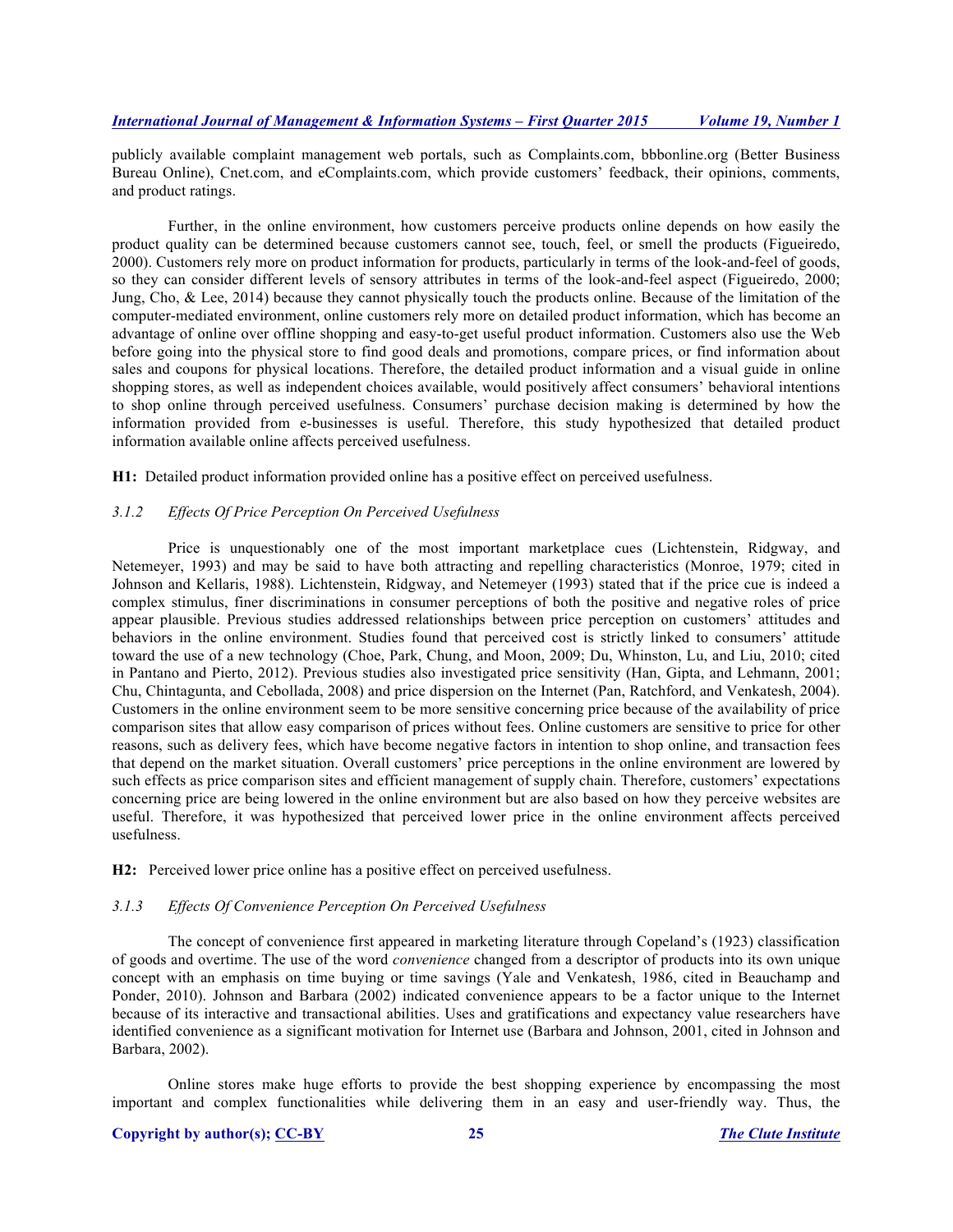convenience of online shopping makes it possible to save time, avoid crowded markets, solve parking problems, and access online stores 24 hours a day, 7 days a week, without stress and the need to carry heavy items. In fact, the top reason (69%) for shopping online, based on a poll conducted by The Nielsen Company (www.nielsen.com), was, "when I buy online, I can shop whenever I'd like." The second most cited reason (57%) was that online shopping "allows me to avoid the holiday shopping crowds at stores." For these reasons, consumers across the globe are increasingly exchanging the experience of shopping in traditional crowded markets for one-click convenience as online shopping becomes a safe and popular option. The Nielsen Company (www.nielsen.com) polled 26,312 participants from 48 markets: Europe, Asia Pacific, the Americas and the Middle East. According to this Global Nielsen Consumer Report, over 85 percent of the world's online population has used the Internet to make a purchase, up 40% (875 million) from two years previously (627 million), and more than half of Internet users were regular online shoppers, making online purchases at least once a month. Therefore, the convenience factor is expected to have a strong influence on online consumers' perceived usefulness of Web stores and their intention to shop online. Thus, it is hypothesized that perceived convenience in the online environment affects perceived usefulness.

**H3:** Perceived convenience provided online has a positive effect on perceived usefulness.

## *3.1.4 Effects Of Perceived Product And Service Quality On Perceived Usefulness*

Perceived quality could be defined as the consumer's judgment about a product's overall excellence or superiority (Zeithaml, 1988, cited in Bei and Chiao, 2001). Previous studies discussed perceived product and service quality in terms of a continuum (Rathmell, 1966) by establishing relationships to satisfaction and loyalty (Bei and Chiao, 2001). Etzion and Pang (2014) stated that online services differ from traditional services because they promote relationship-building and interactivity among users and thus exhibit positive network effects. Referring to service, Holbrook (1994) stated, because "service excellence operates as an ideal, a standard against which judgments are ultimately formed," delivering promises and performing functions will lead to positive perception regarding the "usefulness" of online shopping and its service quality. In the online environment, perceived product and service quality is also based on reviews that affect attitudes about product and service quality or purchase decisions (Jensen, Averbeck, Zhang, and Wright, 2013). Thus, it is hypothesized that perceived product and service quality in the online environment affects perceived usefulness.

**H4:** Perceived product and service quality provided online has a positive effect on perceived usefulness.

## **3.2 Effects On Perceived Ease Of Use**

*Perceived ease of use* is defined as the individual's perception that using the new technology will be free of effort (Davis, 1989, 1993). Applying this context to that of online shopping, *ease of use* refers to consumers' perceptions that shopping on the Internet will involve a minimum of effort (Davis, 1989, 1993). Whereas perceived usefulness refers to consumers' perceptions regarding the outcome of the online shopping experience, perceived ease of use refers to their perceptions regarding the process leading to the final online shopping outcome (Monsuwe, Dellaert, and Ruyter, 2004)*.* In short, perceived usefulness is how effective shopping on the Internet is in helping consumers accomplish their tasks and perceived ease of use is how easy the Internet is to use as a shopping medium (Monsuwe, Dellaert, and Ruyter, 2004). According to the TAM, perceived ease of use has a dual effect, direct as well as indirect, on consumers' intention to shop online. The indirect effect on intention occurs through perceived usefulness because the easier a technology is to use, the more useful it can be (Venkatesh, 2000; Dabholkar, 1996; Davis, Bagozzi, and Warshaw, 1989).

## *3.2.1 Effects Of Convenience Perception On Perceived Ease Of Use*

As discussed, convenience has been a key factor affecting customers' attitudes and behaviors in the online environment. Jiang, Zhilin, and Jun (2013) stated that the convenience dimension of online shopping has been one of the principal motivations behind customers' inclinations to adopt online shopping. Seiders, Berry, and Gresham (2000) proposed that dimensions of retail shopping convenience include access, search, transaction, and possession, all of which involve concepts of the speed and ease with which consumers can reach or engage a retailer, identify

#### **Copyright by author(s); CC-BY 26** *The Clute Institute*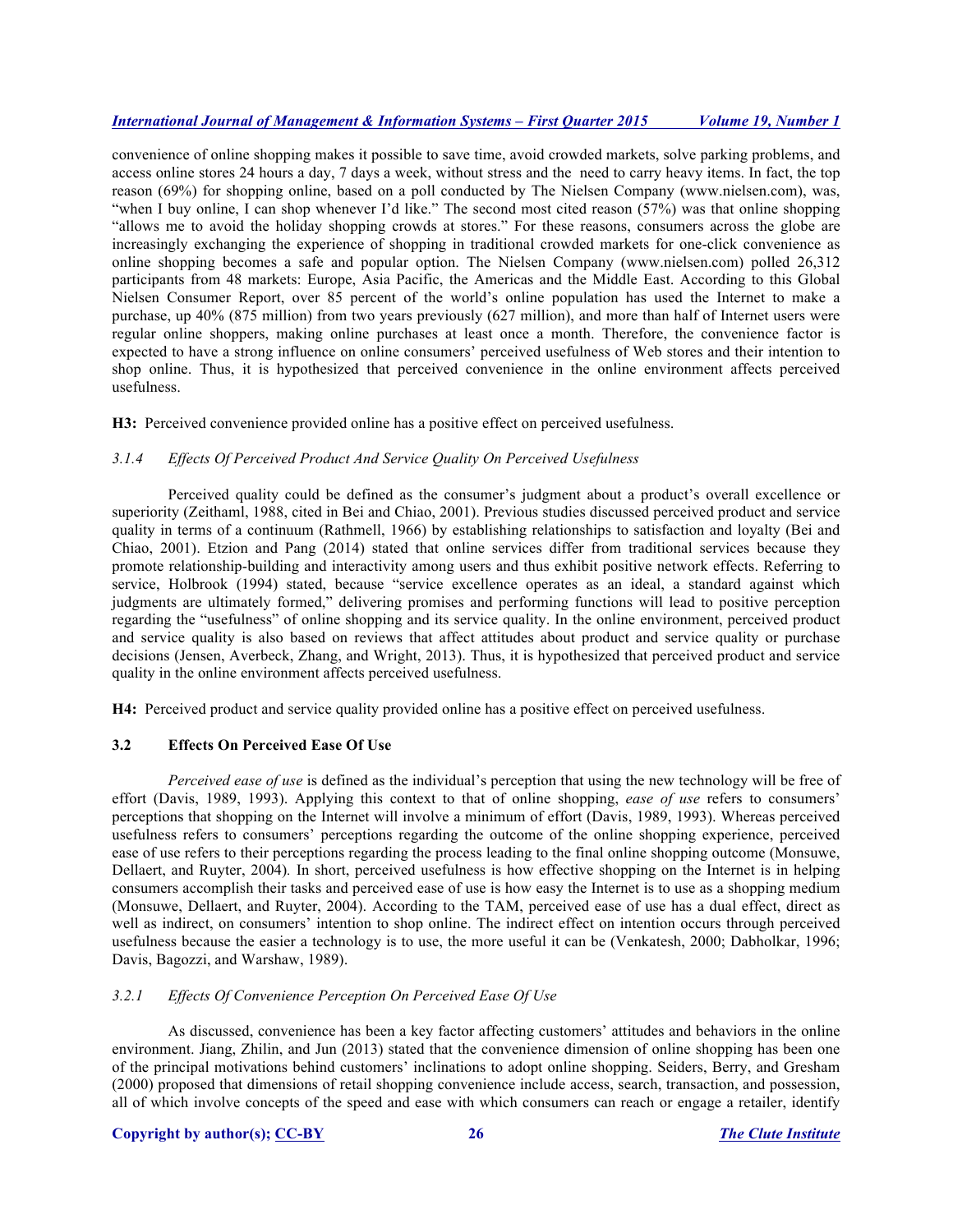and select products, amend transactions, and obtain desired products. Based on these considerations, it is hypothesized that perceived convenience in the online environment also affects perceived ease of use.

**H5:** Perceived convenience provided online has a positive effect on perceived ease of use.

## *3.2.2 Effects Of Perceived Product And Service Quality On Perceived Ease Of Use*

Previous studies indicated that perceived product quality played a crucial role in purchasing choices (Brucks, Zeithaml, and Naylor, 2000, cited in Bei and Chiao, 2001). Previous studies also discussed service quality as a key construct in measuring consumer satisfaction and loyalty (Parasuraman, Zeithaml, and Berry, 1985; Bei and Chiao, 2001). Product and service quality in the online environment is difficult to assess (Figueiredo 2000) because of the virtualized space. Customers in the online environment rely on reviews (Jensen, Averbeck, Zhang, and Wright, 2013) and word of mouth (Shen, Li, and DeMoss, 2012) to predict perceived product and service. How easily perceived product and service quality can be determined by the Web influences ease of use and purchase intention. Therefore, it is hypothesized that perceived product and service quality in the online environment affect perceived ease of use.

**H6:** Perceived product and service quality online have a positive effect on perceived ease of use.

## *3.2.3 Effects Of Perceived Desire To Shop Without A Salesperson On Perceived Ease Of Use*

One of the factors contributing to dissatisfaction with e-businesses in the computer-mediated environment is the lack of a physical salesperson. To resolve the complaint of a lack of a salesperson, online businesses develop the tools that address that limitation, such as lists of frequently asked questions with a filtering system and online chatting service; however, these do not seem to be widely used by customers and are not actively operated by ebusinesses. Therefore, this limitation might become a major complaint, particularly for inexperienced Internet users, customers who are willing to purchase products that require physically touching, smelling, seeing, or hearing the products, and customers who prefer to receive a salesperson's guidance. Despite concerns about the lack of a salesperson online, customers' decision-making might not rely on a salesperson. Online customers might prefer to order products online either because they do not prefer a salesperson's interference because they think online stores might provide more objective and detailed information. Previous studies discussed the role of salespersons and task characteristics, such as skill variety, task identity, task significance, and feedback (Teas, 1982). Consumers might prefer to read product specifications from Web pages rather than to listen to a salesperson. Based on this consideration, it is hypothesized that perceived desire to shop online without a salesperson positively affects perceived ease of use.

**H7:** Perceived desire to shop online without a salesperson has a positive effect on perceived ease of use.

## **3.3 Effects Of Perceived Usefulness, Perceived Ease Of Use, And Purchase Intention**

Thus far, it has been hypothesized that perceived ease of use affects perceived usefulness and purchase intention, which has been studied in terms of why a consumer purchases a particular brand (Shah, Aziz, Jaffari, Waris, and Ejaz, 2012). Purchase intention has been identified as the consequences of various factors, such as attitude (Fishbein and Ajzen, 1975) and predictor of satisfaction (Taylor and Baker, 1994; Oliver, 1980). Thus, it is hypothesized that both perceived usefulness and ease of use affect purchase intention.

**H8:** Perceived ease of use has a positive effect on perceived usefulness.

**H9:** Perceived usefulness in the online environment has a positive effect on purchase intention.

**H10:** Perceived ease of use in the online environment has a positive effect on purchase intention.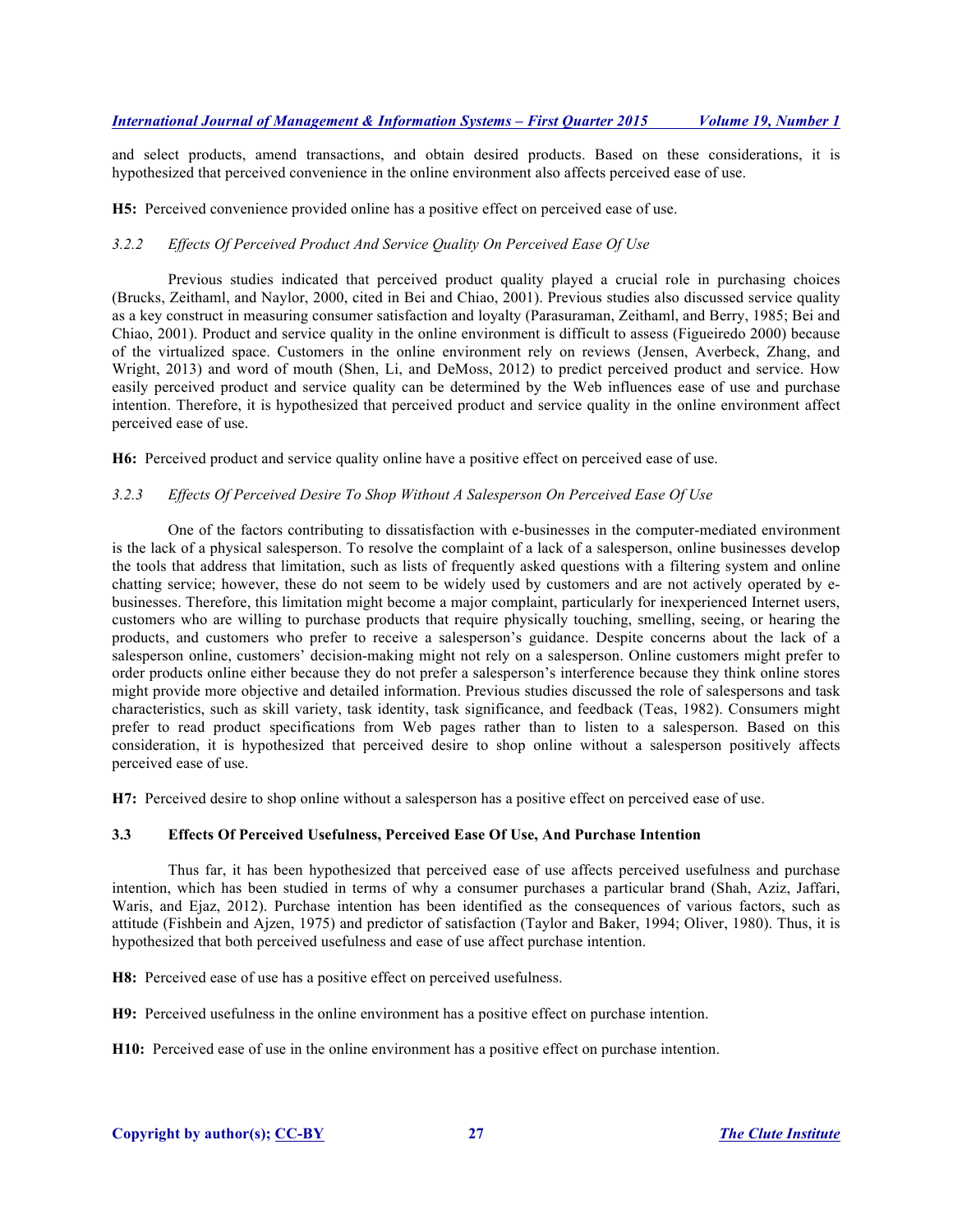## **3.4 Effects Of Trust On Purchase Intention**

One of the most frequently cited reasons for consumers not shopping on the Internet is the *lack of trust* (Lee & Turban, 2001) and a level of risk. Researchers found that people rely on their general disposition to trust when in a novel situation (Rotter, 1971). According to Doney and Cannon (1997), the most salient source of trust in a retail setting is the salesperson with the consumer trust being dependent on the salesperson's expertise, likeability, and similarity to the customer. However, in the online environment, the role of physical salesperson is replaced by help buttons and search features, thus removing the basis of consumer trust in the shopping experience (Lohse & Spiller, 1998). Consumers cannot physically check the quality of a product or monitor the safety and security of sending sensitive personal and financial information while shopping on the Internet (Lee & Turban, 2001). This study suggests that consumers' trust in online stores has a positive effect on perceived usefulness. Hallegatte and Nantel (2006) confirmed that the non-technological related construct of trust on a website affects the intention to visit a commercial website again. Consequently, it is hypothesized that lack of trust in the online environment negatively affects purchase intention.

**H11:** Lack of trust in the online environment has a negative effect on purchase intention.

## **IV. METHODOLOGY**

Data for this study were collected using email, a survey website, and offline. Because the research addressed online shopping intentions, the target population included both customers who had online shopping experience and those who had possibly used the Internet for seeking product characteristics and detailed information. This study considered a relatively younger age group for the respondents because people in such an age group tend to be more interested in using new technologies to find new products, search for product information, and compare and evaluate alternatives (Wood, 2002). To reach the target population and valid participants, the survey document and the link to the online survey were sent deliberately to people in the email contact list. Thus, only users who fit the target group were requested to answer the questionnaire. Having answered via email, each respondent was limited with a single chance to fill out the survey. When respondents answered the questions on the online survey website, client-side cookie tracking and server-side session control were implemented. In addition, no incentives were provided to further decrease the likelihood of duplicate responses. Thus, the problem of multiple responses from the same respondent was eliminated.

## **4.1 Pilot Test**

To develop a meaningful set of survey questions, a pilot test was conducted with a small group of fourteen respondents; then, based on the obtained results, the current and more comprehensive survey with meaningful questions was developed. The pilot test consisted of two parts - qualitative and quantitative. First, it was necessary to conduct qualitative research in the form of in-depth interviews. The responses from the in-depth interviews were supposed to form a clear foundation for further mass quantitative survey and reveal practically applicable and essential factors that influence consumers' behavioral intentions to shop online. To validate the model, the quantitative survey was administered to the same target respondents to check consistency. The data were collected via email. The descriptive data of the pilot test survey asked respondents whether they felt they needed an online shopping website. Seventy percent responded with yes or absolutely yes. The statistical data indicated that perceived usefulness and availability of detailed information had considerable effect on behavioral intention, with the latter being stronger. The effect of wide product selection was smaller but still statistically significant. According to the pilot test, the need for a salesperson's help was expected to have a significant effect on behavioral intention of consumers to shop online.

## **4.2 Main Study**

This study used a 7-point scale for respondents' opinions, ranging from 1 (*strongly disagree*) to 7 (*strongly agree*). Two hundred sixteen responses were unique and valid, with a response rate of 80%. Descriptive statistics indicate that respondents were almost equally dispersed according to gender. According to the descriptive statistics gathered as a result of this survey, 76.39% had bachelor degrees or were currently pursuing such degrees, and 21.76% possessed a master's degree or were studying in the master's programs. Socioeconomically the subjects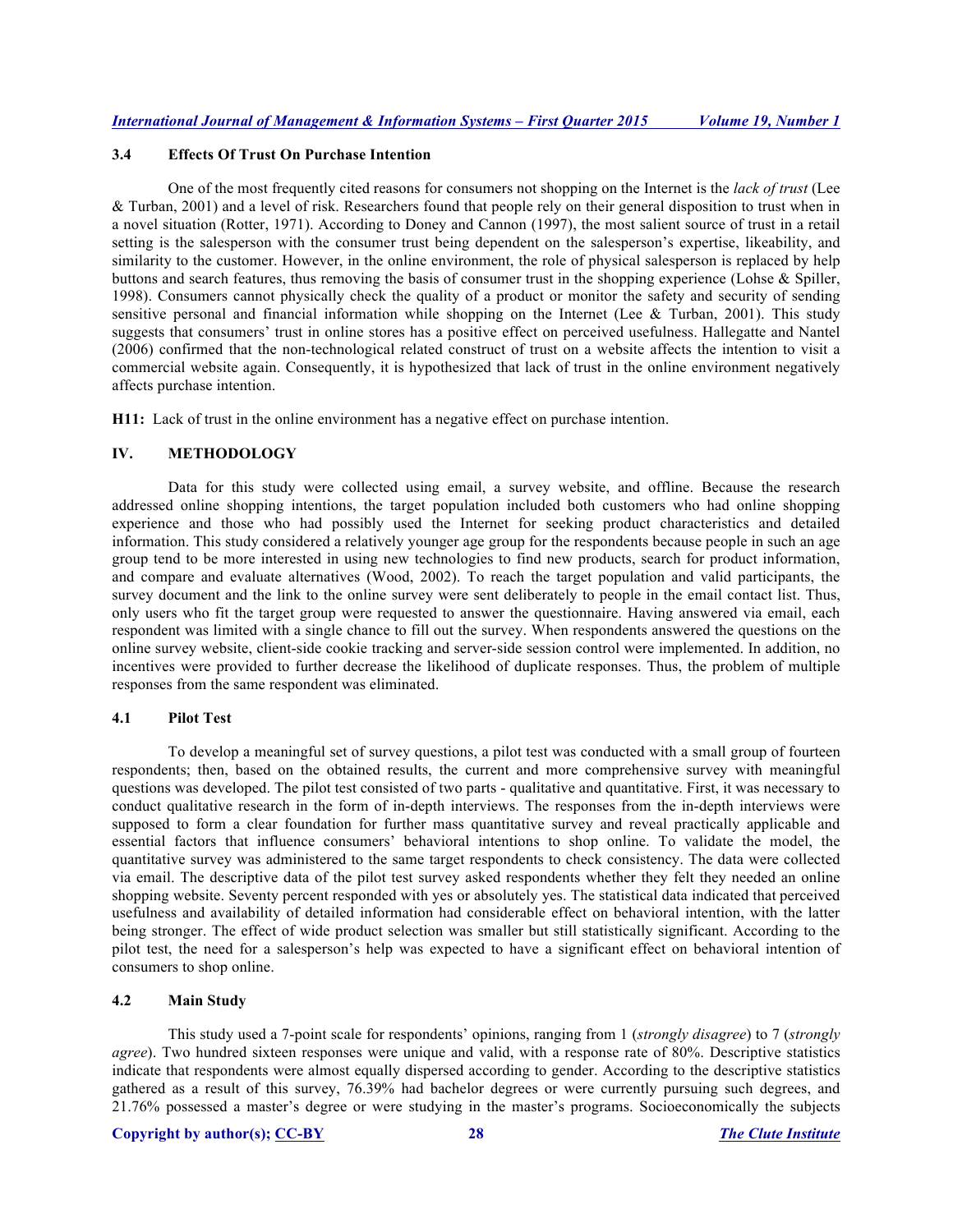were divided into two major groups, those who are students (61.57%), and those who work as middle level employees (28.24%), indicating they were recent graduates. Most respondents (93.52%) considered themselves intermediate (29.17%), upper-intermediate (32.87%), or advanced (31.48%) online users. A very high percentage (90.28%) of the respondents accessed the Web daily (63.43%) or at least several times a week (26.85%). They accessed the Internet from home (53.70%), school (37.50%), the office (36.57%) or Internet shops (45.83%), or through their mobile phones (3.24%). When subjects with online shopping experience were asked how satisfied they were with such experiences, 11.92% indicated dissatisfaction. At the same time, among the total number of respondents in this survey, most (79.63%) were quite satisfied with their offline shopping.

## **V. RESULTS**

The results of the construct reliability test, which includes *Cronbach's alpha* and a *convergent validity test* (principal component analysis with Varimax rotation and Kaiser normalization), are shown in Table 1. The alpha coefficients of perceived usefulness (PU), perceived ease of use (PEOU), lack of trust (TRUST), price perception (PRICE), perceived product information (INFO), perceived product and service quality (SERV), and convenience perception (CONV) are higher than 0.7, which is considered "acceptable." These results indicate the items have relatively high internal consistency. Moreover, the factor loadings of above 0.5 are considered practically significant (Hair, 1998). Cronbach's alpha coefficients do not exceed 0.95, indicating items are not redundant. The construct and convergent validity measures of the variable, perceived desire to shop without a salesperson (DESIRE) are relatively low, but according to previous studies, modest reliability of .60 or .50 will suffice (Nunnally, 1978).

| Construct                                      | <b>Table 1:</b> Reliability And Convergent Validity Of Construct<br><b>Cronbach Alpha</b> | <b>Factor Loadings</b> |
|------------------------------------------------|-------------------------------------------------------------------------------------------|------------------------|
|                                                |                                                                                           | .826                   |
|                                                |                                                                                           | .856                   |
| Perceived Usefulness (PU)                      | .895                                                                                      | .882                   |
|                                                |                                                                                           | .831                   |
|                                                |                                                                                           | .827                   |
|                                                |                                                                                           | .831                   |
| Perceived Ease of Use (PEOU)                   | .922                                                                                      | .897                   |
|                                                |                                                                                           | .888                   |
|                                                |                                                                                           | .919                   |
|                                                |                                                                                           | .769                   |
| Lack of Trust (TRUST)                          | .718                                                                                      | .733                   |
|                                                |                                                                                           | .822                   |
|                                                |                                                                                           | .808                   |
| Price Perception (PRICE)                       | .706                                                                                      | .766                   |
|                                                |                                                                                           | .819                   |
|                                                | .769                                                                                      | .887                   |
| Perceived Product Information (INFO)           |                                                                                           | .885                   |
|                                                |                                                                                           | .781                   |
|                                                |                                                                                           | .726                   |
| Perceived Desire to Shop without a Salesperson | .679                                                                                      | .827                   |
| (DESIRE)                                       |                                                                                           | .787                   |
|                                                |                                                                                           | .715                   |
|                                                |                                                                                           | .834                   |
| Perceived Product & Service Quality (SERV)     | .832                                                                                      | .837                   |
|                                                |                                                                                           | .833                   |
|                                                |                                                                                           | .732                   |
| Convenience Perception (CONV)                  | .789                                                                                      | .698                   |
|                                                |                                                                                           | .705                   |

Further, the research model was tested with structural equation modeling. As shown in Table 2, perceived product information, price perception, convenience perception, and perceived service and product quality all had statistically significant positive effects on perceived usefulness. Therefore, hypotheses 1~4 were accepted. Convenience perception, perceived service and product quality, and perceived desire to shop without a salesperson had a statistically significant positive effect on perceived ease of use. Therefore, hypotheses 5~7 were also accepted.

#### **Copyright by author(s); CC-BY 29** *The Clute Institute*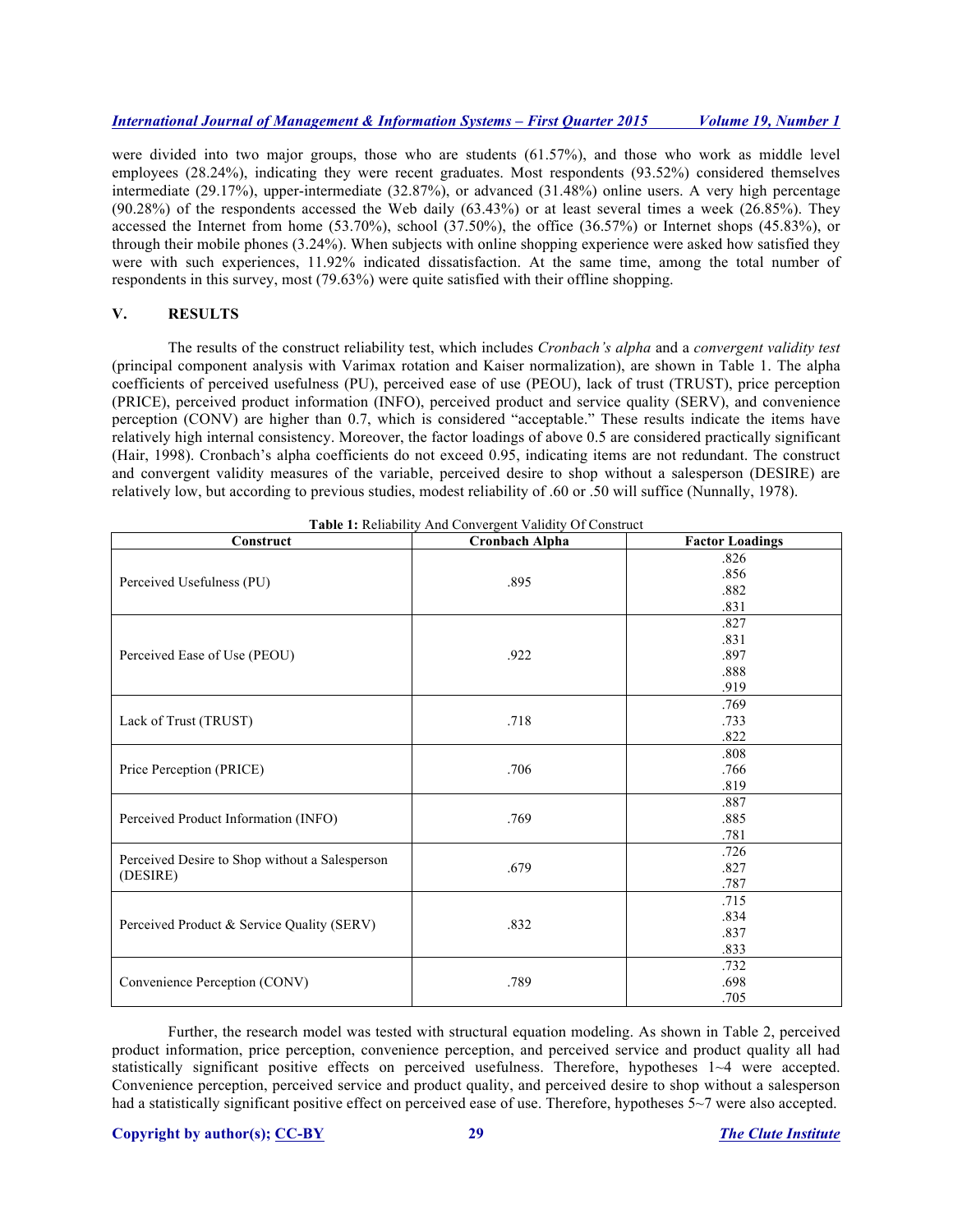|               |      | SE   | <b>Beta</b> |            |                       |
|---------------|------|------|-------------|------------|-----------------------|
| PRICE         | .217 | .050 | .217        | $4.298***$ | Perceive usefulness   |
| <b>INFO</b>   | .076 | .046 | .076        | 1.663      | $R^2 = .632$          |
| <b>SERV</b>   | .281 | .054 | .281        | 5.175      |                       |
| <b>CONV</b>   | 259  | .051 | .259        | $5.127***$ |                       |
|               |      |      |             |            |                       |
| <b>DESIRE</b> | .113 | .060 | .113        | 1.898      | Perceived ease of use |
| <b>SERV</b>   | .345 | .066 | .345        | 5.246      | $R^2 = .356$          |
| <b>CONV</b>   | 297  | .062 | .297        | $4.801***$ |                       |

**Table 2:** Effects Of Factors On Perceived Usefulness And Ease Of Use

*Note*. PRICE = price perception; INFO = perceived product and service information; SERV = service & product quality; CONV = convenience of online shopping; DESIRE = perceived desire to shop without a salesperson;

\*\*\**p* = < .001.  $p^* = 0.005$ .  $p^* = 0.05$ .

As shown in Table 3, this study also found that effects of perceived ease of use on perceived usefulness (H8) was accepted at alpha 0.001. As hypothesized, perceived usefulness and perceived ease of use had a statistically significant positive effect on behavioral intention to shop online (H9 and 10: see Table 4). Finally, lack of trust had a significant negative effect on purchase intention to shop online (H11: see Table 5).

| <b>Table 3:</b> Effects Of Perceived Ease Of Use On Perceived Usefulness |  |
|--------------------------------------------------------------------------|--|
|--------------------------------------------------------------------------|--|

|      |      | $\alpha$ r<br>ىرى     | <b>Beta</b> |       |                                                         |
|------|------|-----------------------|-------------|-------|---------------------------------------------------------|
| PEOU | .620 | $\sim$ $ \sim$<br>154 | .620        | L.362 | Jsefulness<br>Perceive                                  |
|      |      |                       |             |       | 20c<br>$R^2$<br>–<br>$\overline{\phantom{a}}$<br>ن ن ر. |

*Note*.  $\text{PEOU} = \text{Perceived}$  Ease of Use<sup>\*</sup>

 $\bar{p}$  =< .001.

**Table 4:** Effects Of Perceived Usefulness And Ease Of Use On Purchase Intention

|                      |              | n <del>n</del><br>ىرى | <b>Beta</b>          |                  |                                                                                                   |
|----------------------|--------------|-----------------------|----------------------|------------------|---------------------------------------------------------------------------------------------------|
| <b>DEALL</b><br>'EUU | 225<br>ر ے د | .146                  | 170<br>. .           | $\sim$<br>السند. | shop online<br>Intention to                                                                       |
| DI I                 | 170          | .146                  | $\sim$ $\sim$ $\sim$ | $710***$<br>---  | $\overline{\phantom{a}}$<br>$R^2$<br>$\overline{\phantom{0}}$<br>.150<br>$\overline{\phantom{a}}$ |

*Note*. PEOU = Perceived Ease of Use; PU = Perceived Usefulness

 $p^* = 0.001$ .  $p^* = 0.05$ .

**Table 5:** Effects Of Trust On Purchase Intention

| <b>Table 5:</b> Effects Of Trust Off Furchase intention |                                                  |                |                                  |                        |                          |
|---------------------------------------------------------|--------------------------------------------------|----------------|----------------------------------|------------------------|--------------------------|
|                                                         |                                                  | تند            | Beta                             |                        |                          |
| <b>TRUST</b>                                            | n <i>r r</i><br>$\overline{\phantom{0}}$<br>. ټا | $\sim$<br>.122 | .195<br>$\overline{\phantom{a}}$ | 2.915<br>$\sim$ $\sim$ | Intention to shop online |
|                                                         |                                                  |                |                                  |                        | .038<br>$R^2 =$          |

*Note*. TRUST = trust<br> $p^* = 0.005$ 

# **VI. CONCLUSION**

The purpose of this study was to investigate i) the effects of such factors as product information, price, convenience, and perceived product or service quality on perceived usefulness; ii) the effects of convenience, perceived product or service quality, and desire to shop without a salesperson on perceived ease of use; iii) the effects of perceived ease of use on perceived usefulness; iv) the effects of perceived ease of use and usefulness on intentions to shop online; and v) the effects of trust on purchase intentions. This study found that proposed factors affecting perceived usefulness and ease of use are significant. Among the results, this study also found that consumers' perceived ease of use of online stores is positively related to their intention to shop online. This finding supports prior research which was based on offline shopping environment (Arnold, 1977) indicating that ease of navigation through the online store and a fast checkout process are important factors in attracting customers to shop online. Perceived usefulness also had a statistically significant effect on customers' behavioral intention to shop online. Lack of trust, as mentioned by numerous researchers, had a statistically significant negative effect on intention to shop online. The present study shows that perceived usefulness had slightly greater effect on consumers' purchase intention to shop online than did perceived ease of use, a finding similar to those of most TAM studies. Lack of trust was one of the major constructs in this research model that negatively affected buyers' intentions to

#### **Copyright by author(s); CC-BY 30** *The Clute Institute*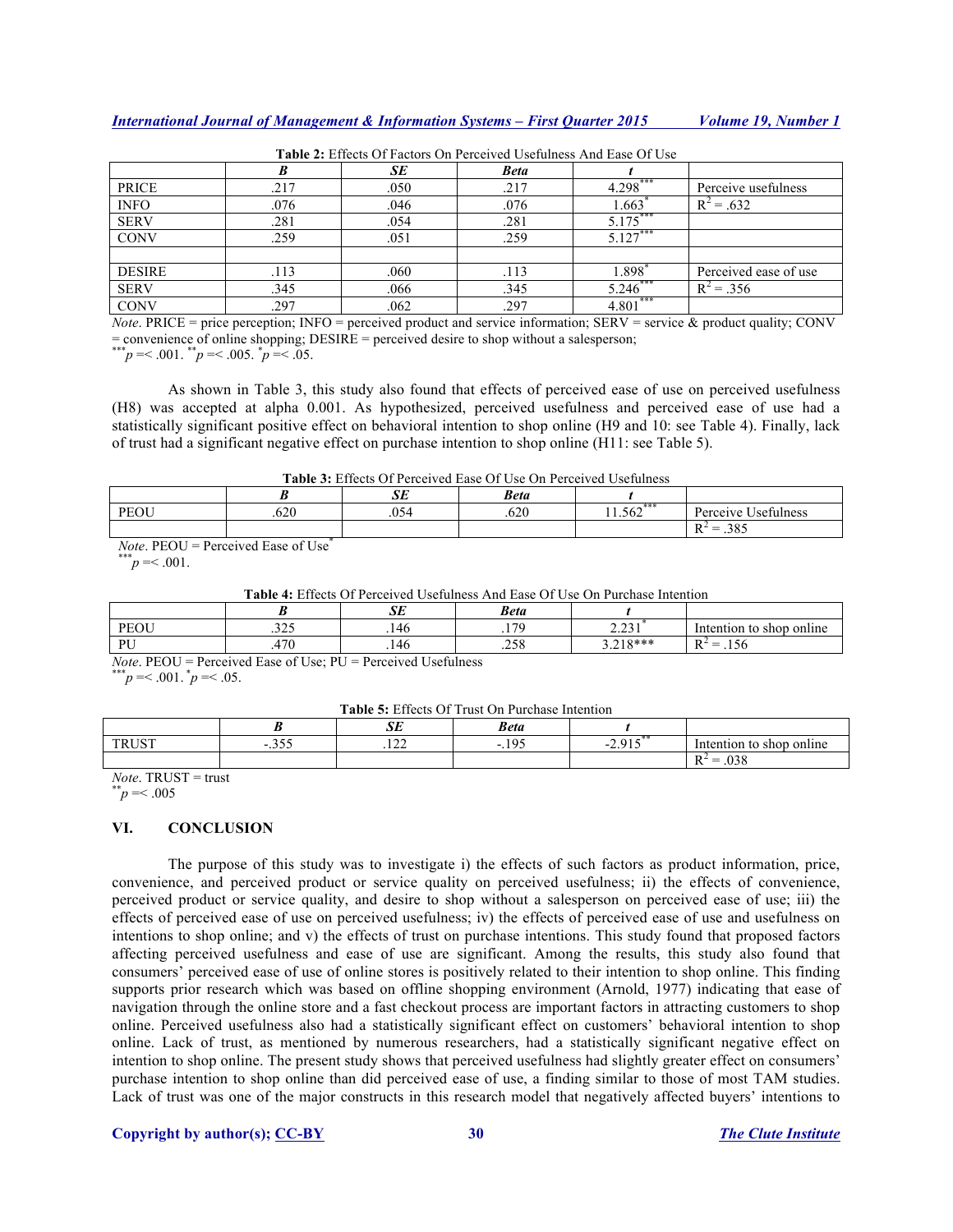purchase products online. Because lack of trust had a statistically significant negative effect on purchase intention, various trust-building factors should be considered when designing and developing online shopping stores. This study indicated that to build trust in their online stores, businesses should leverage the established brands and thirdparty trust marks. The results of the study also find that price perception significantly affects perceived usefulness. If online stores sell products with lower prices than brick-and-mortar stores, people are likely to perceive online stores as useful. Companies should also note that customers who intend to shop online rely on detailed product information due to reasons such as computer-mediated environment where customers cannot easily judge the quality of the products (Figueiredo, 2000). More applications of advanced systems, such as customized recommender and collaborative filtering, will help enhance usefulness and ease of use.

This study had limitations. This study did not consider other important aspects of consumer behavior such as prior online shopping experience, social impact, and risk and enjoyment factors. Further research needs to address these constructs. Further research should also consider a larger sample size to increase reliability. The results of this study have the following implications. First, research findings indicate potential customers' acceptance levels of online shopping, whether they are ready for the adoption of changed lifestyle and, if not, what encourages and discourages them from shopping on the Internet. Second, necessary strategies for businesses to implement are proposed, along with approaches they can use to enhance online environment. Third, these findings can predict behavioral intentions of consumers in the market environment, even where the concept of e-commerce is not mature yet. Last, this study serves as a basis for further research on e-commerce by providing further applications through adopting advanced technologies for increased levels of attitudes, behaviors, and satisfaction. The study could expand to the less developed areas of research, such as in the public sector and in developing countries. E-business models should also be integrated in further issues (Chhabra and Kumar, 2009), such as customer relationship management by applying new models based on advanced technology.

## **AUTHOR INFORMATION**

**Professor Cho** is a professor at the KDI School of Public Policy and Management in Seoul, Korea. She published research papers in the various academic journals such as Journal of Business Research (JBR), Advances in Consumer Research (ACR), Journal of Business & Economics Research (JBER), etc. E-mail: ycho@kdischool.ac.kr. (Corresponding author).

**Esen Sagynov** received a Master's degree from the KDI School of Public Policy and Management. He is currently working at Naver Corporation. E-mail: kadishmal@gmail.com.

## **REFERENCES**

- 1. 17 U.S.C.S. § 512(c)(1)(A)-(C). (1998, October 28).
- 2. *3D Systems Announces Filing of Patent Infringement Suit Against Formlabs and Kickstarter*. (2012, November 20). Retrieved May 2, 2014, from Nasdaq GlobeNewswire: http://globenewswire.com/newsrelease/2012/11/20/506562/10013332/en/3D-Systems-Announces-Filing-of-Patent-Infringement-Suit-Against-Formlabs-and-Kickstarter.html
- 3. *3D Systems Unveils Next-Gen Popular Cube Consumer 3D Printer*. (2013, January 7). Retrieved November 26, 2013, from 3DSystems: http://www.3dsystems.com/press-releases/3d-systems-unveils-nextgen-popular-cube-consumer-3d-printer
- 4. *A Brief History of 3D Printing.* (2014). Retrieved February 26, 2014, from T.RowePrice: http://individual.troweprice.com/staticFiles/Retail/Shared/PDFs/3D\_Printing\_Infographic\_FINAL.pdf
- 5. Adams, D. A. (1992). Perceived Usefulness, Ease of Use, and Usage of Information. *MIS Quarterly , 16* (2), 227-248.
- 6. Agarwal, R., & Jayesh, P. (1999). Are Individual Differences Germande to the Acceptance of New Information Technologies? *Decision Sciences , 30* (2), 361-391.
- 7. Aidarkulov, M. K. (2007 йил 13-June). *Internet in Kyrgyzstan: Today and Tomorrow*. Retrieved 2009 йил 10-October from Kyrgyz National Information Agency: http://kabar.kg/internetconference/index.php?vop=30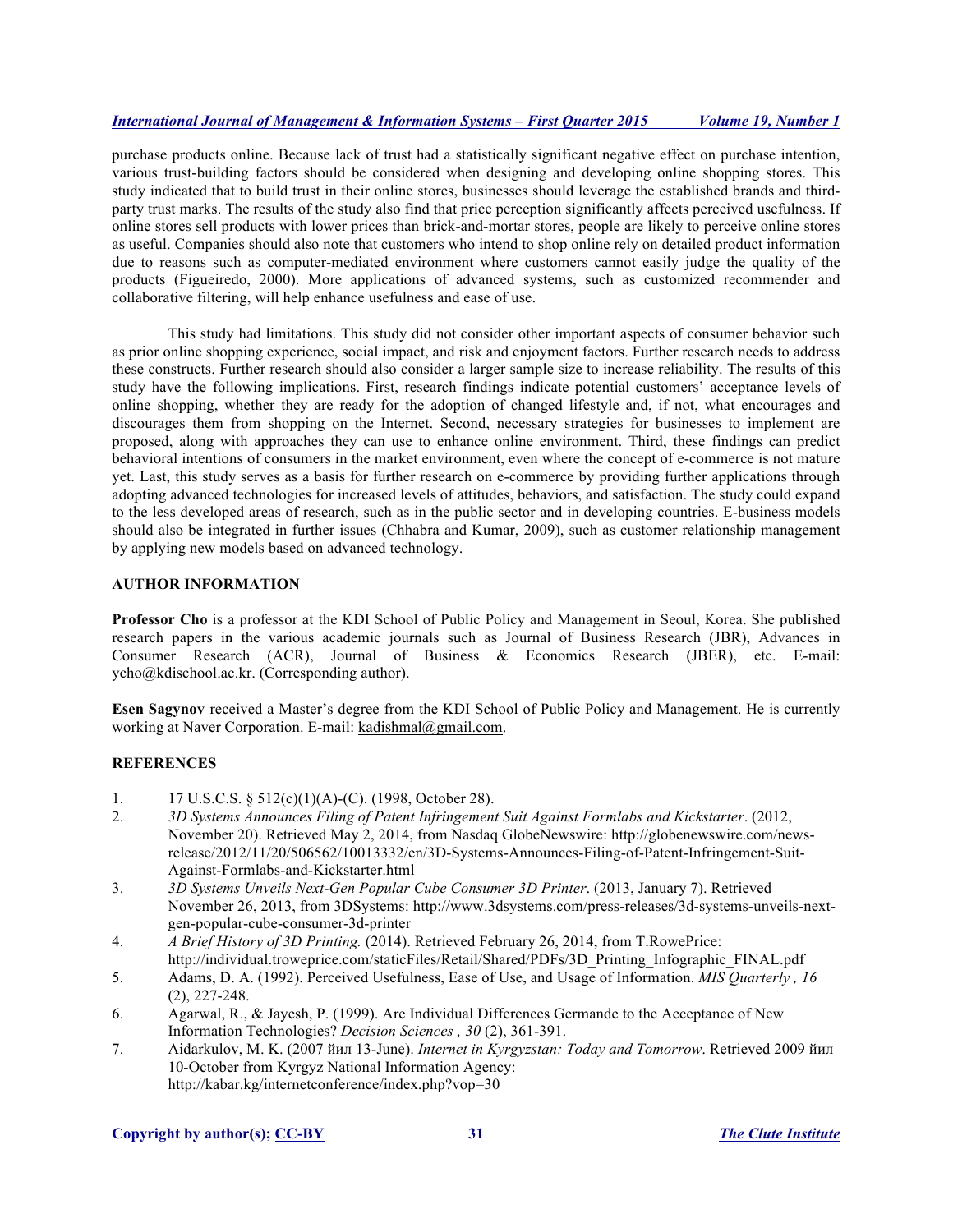- 8. Ajzen, I., & Fishbein, M. (1980). *Understanding Attitudes and Predicting Social Behavior.* Englewood Cliffs, NJ: Prentice-Hall.
- 9. Amazon.com's Europeam Distribution Strategy, 9-605-002 (Harward Business School 2005 йил 30-June).
- 10. Arnold, S. J. (1977). A Comparative Analysis of Determinant Attributes in Retail Store Selection. *Advances in Consumer Research* (5), pp. 663-667.
- 11. Aro Mfg. Co. v. Convertible Top Replacement Co., 377 U.S. 476 (1964).
- 12. Babin, B. J., Darden, W. R., & Griffin, M. (1994). Work and/or Fun: Measuring Hedonic and Utilitarian Shopping Value. *Journal of Consumer Research , 20*, 644-656.
- 13. Banwatt, P. (2013, February 20). *(Paul's) Post One, Part One: Patents and 3D Printing .* Retrieved February 26, 2014, from Law in the Making The 3D Printing Law Blog ::: Patents, Copyrights, Trademarks and Novel Issues: http://lawitm.com/post-one-part-one-patents-and-3d-printing/
- 14. Baroudi, J. J., Olson, M. H., Ives, B., & Davis, G. B. (1986). An Empirical Study of the Impact of User Involvement on System Usage and Information Satisfaction. *Communications of the ACM , 29* (3), 232- 238.
- 15. Barr, A. (2013, December 2). *Amazon testing delivery by drone, CEO Bezos says.* Retrieved April 22, 2014, from USA Today: http://www.usatoday.com/story/tech/2013/12/01/amazon-bezos-dronedelivery/3799021/
- 16. Beaman, J. J., Darrah, J. F., & Deckard, C. R. (1986). *Patent No. US 5155324 A.* United States.
- 17. Bradshaw, S., Bowyer, A., & Haufe, P. (2010). The intellectual property implications of low-cost 3D printing. *ScriptEd , 7* (1), 5-31.
- 18. Burns Alvin C., B. R. (2009). *Marketing Research* (6th ed. ed.). Upper Saddle River, NJ: Prentice Hall.
- 19. Charles Q. Choi, C. Q., & Txchnologist. (2013, December 19). *Loudspeaker Is First Complete 3D-Printed Consumer Electronic.* Retrieved March 6, 2014, from Scientific American: http://www.scientificamerican.com/article/loudspeaker-is-first-complete-3d-printed-consumer-electronic/
- 20. Chavez, E., Molitch-Hou, M., Horne, R., Park, R., Sher, D., & Taylor, S. (2014, March). *Category Archives: Materials*. Retrieved March 15, 2014, from 3D Printing Industry: http://3dprintingindustry.com/raw-materials/
- 21. Chen, L., Gillenson, M. L., & Sherrel, D. L. (2002). Enticing online consumers: an expended technology acceptance perspective. *Infomation & Management , 39* (8), 705-719.
- 22. Childers, T. L., Carr, C. L., Peck, J., & Carson, S. (2001). Hedonic and utilitarian motivations for online retail shopping behavior. *Journal of Retailing , 77*, 511-535.
- 23. Choo, C. W., & Bontis, N. (2002). *The strategic management of intellectual capital and organizational knowledge.* New York: Oxford University Press US.
- 24. Civil Initiative on Internet Policy in Kyrgyzstan. (2009 йил 1-May). *Survey of Internet Audience in Kyrgyzstan.* Retrieved 2009 йил 10-July from Civil Initiative on Internet Policy: http://www.internetpolicy.kg/en/node/306
- 25. Cochrane, L. (2014, July 17). *3D Printed Parts to the Rescue: Please share your stories*. Retrieved March 15, 2014, from Make:: http://makezine.com/2013/07/17/3d-printed-parts-to-the-rescue-please-share-yourstories/
- 26. Crump, S. S. (1992). *Patent No. US5121329 A.* United States.
- 27. Dabholkar, P. A. (1996). Consumer evaluations of new technology-based self-service options: An investigation of alternative models of service quality. *International Journal of Research in Marketing , 13*  $(1), 29-51.$
- 28. Davis, F. D. (1989). Perceived usefulness, perceived ease of use, and user acceptance of information technology. *MIS Quarterly , 13* (3), 319-340.
- 29. Davis, F. D. (1993). User acceptance of information technology: system characteristics, user perceptions and behavioral impacts. *International Journla of Man-Machine Studies , 38* (3), 475-487.
- 30. Davis, F. D., Bagozzi, R. P., & Warshaw, P. R. (1989b). User Acceptance of Computer Technology: A Comparison of Two Theoretical Models. *Management Science , 35* (8), 982-1003.
- 31. Dayal, G. (2012, October 01). *Synth manufacturer lets customers 3D print their own parts*. Retrieved February 27, 2014, from Wired.CO.UK: http://www.wired.co.uk/news/archive/2012-10/01/3d-print-synthparts
- 32. de Jong, J. P., & de Bruijn, E. (2013, Winter). Innovation Lessons From 3-D Printing. *MIT Sloan Management Review* , 43-52.

## **Copyright by author(s); CC-BY 32** *The Clute Institute*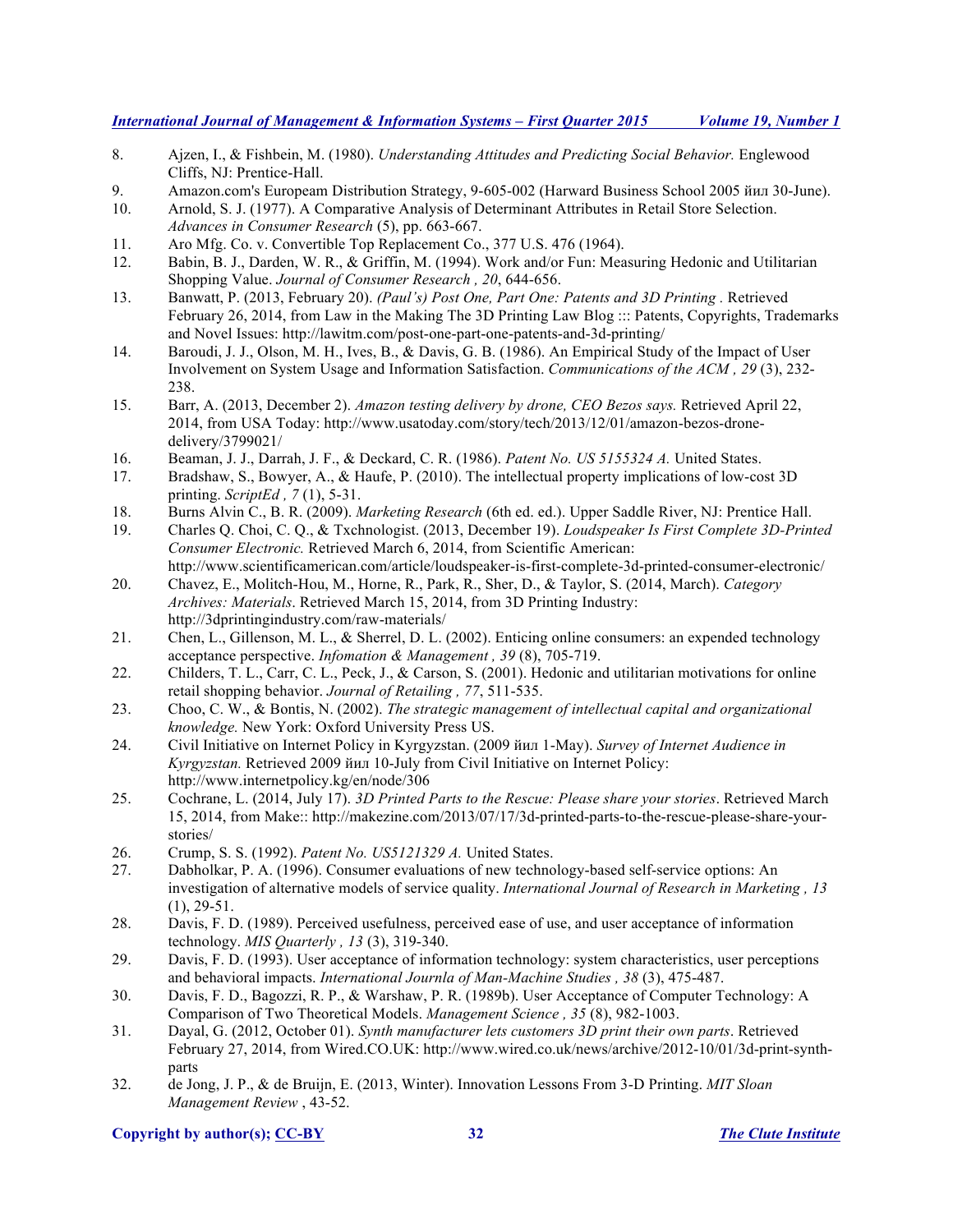- 33. Dimitrov, D., Schreve, D., & DeBeer, N. (2006). Advances in three dimensional printing-state of the art and future perspectives. *Rapid Prototyping Journal , 12* (3), 136-147.
- 34. Doney, P. M., & Cannon, J. P. (1997). An Examination of the Nature of Trust in Buyer-Seller Relationships. *Journal of Marketing , 61* (2), 35-51.
- 35. Drumm, B. (2011, December 17). *Printrbot: Your First 3D Printer* . Retrieved November 26, 2013, from Kickstarter: https://www.kickstarter.com/projects/printrbot/printrbot-your-first-3d-printer
- 36. *Dyson DC25 Repair by 3D Scanning, GeoMagic Fix and 3D Printing a replacement Tool Catch*. (2012, December 13). Retrieved March 15, 2014, from Parts2Print:
	- http://www.parts2print.com.au/blog/DysonToolCatch\_3DScan\_3DPrinting
- 37. Ecker, J. (2011, March 3). *RepRap: The Self Replicating DIY 3D Printer in Your Home*. Retrieved May 9, 2014, from kickstarter: https://www.kickstarter.com/projects/johnecker/reprap-diy-3d-printing-in-yourhome
- 38. Fishbein, M., & Ajzen, I. (1975). *Belief, Attitude, Intention and Behavior.* MA: Addison-Wesley.
- 39. Flaherty, J. (2012, November 21). *3D Systems Sues Formlabs and Kickstarter for Patent Infringement*. Retrieved May 13, 2014, from Wired: http://www.wired.com/2012/11/3d-systems-formlabs-lawsuit/
- 40. *Formlabs Announces \$19 Million Series A Round to Disrupt 3D Printing*. (2013, October 24). Retrieved May 13, 2014, from Formlabs: http://formlabs.com/company/press/formlabs-series-a-fundingannouncement/
- 41. Frey, T. (n.d.). *2050 and the Future of Transportation.* Retrieved April 22, 2014, from Davinci Institute: http://www.davinciinstitute.com/papers/2050-and-the-future-of-transportation/
- 42. *Gartner Newsroom*. (2013, October 08). Retrieved January 24, 2014, from Gartner: http://www.gartner.com/newsroom/id/2603623
- 43. Gefen, D., & Detmar, S. (1997). Gender Difference in Perception and Adoption of E-Mail: An Extension to the Technology Acceptance Model. *MIS Quarterly , 21* (4), 389-400.
- 44. George, D. &. (2003). *SPSS for Windows step by step: A simple guide and reference.* (4th ed. ed.). Boston: Allyn & Bacon.
- 45. Giller, E., Azzolino, F., & Davidson, T. (2012). 3D Printing: Opportunities and Chanllenges. *IQT Quarterly , 4* (2), 9-13.
- 46. Global-Tech Appliances, Inc., et al., v. SEBS S.A., 131 S. Ct. 2060 (2011).
- 47. Hair, J. J. (1998). *Multivariate Data Analysis* (5th Edition ed.). Upper Saddle River, NJ: Prentice Hall.
- 48. Hallegatte, D., & Nantel, J. (2006 йил 1-February). *The Interwined Effect of Perceived Usefulness, perceived ease of use and trust in a website on the intention to return.* Retrieved 2009 йил 29-October from RBC Financial Group Chair of Electronic Commerce: http://www.chairerbc.com/chairerbc/fr/publications.asp
- 49. Hansell, S. (2007, May 7). Beam It Down From the Web, Scotty. *The New York Times* , pp. 1-4.
- 50. Hirschman, E. C., & Holbrook, M. B. (1982). Hedonic consumption: emerning concepts, methods and propositions. *Journal of Marketing , 46* (3), 92-101.
- 51. Holbrook, M. B. (1994). The nature of customer value: an axiology of services in the consumption experience. In R. T. Rust, & R. L. Oliver, *Service Quality: New Directions in Theory and Practice* (pp. 21- 71). Newbury Park, CA: Sage.
- 52. Horrigan, J. B. (2008 йил 13-February). *Online Shopping.* Retrieved 2009 йил 10-October from PEW Internet & American Life Project: http://www.pewinternet.org/Reports/2008/Online-Shopping.aspx
- 53. Hull, C. (1984). *Patent No. US4575330 A.* United States of America.
- 54. *Intellectual Property Policy.* (n.d.). Retrieved January 20, 2014, from MakerBot Thingiverse: http://www.thingiverse.com/legal/ip-policy
- 55. Järveläinen, J. (2007). Online Purchase Intentions: An Empirical Testing of a Multiple-Theory Model. *Journal of Organizationsl Computing and Electronic Commerce , 17* (1), 53-74.
- 56. Jepson, B. (2007, June 6). *Reprap Research Foundation: get yer Reprap parts here*. Retrieved May 2, 2014, from Makezine: http://makezine.com/2007/06/06/reprap-research-foundatio/
- 57. Kau, A. K., Tang, Y. E., & Ghose, S. (2003). Typology of online shoppers. *Journal of Consumer Marketing , 20* (2), 139-156.
- 58. Khalifa, M., & Limayem, M. (2003). Drivers of Internet shopping. *Communications of the ACM , 46*, 233- 239.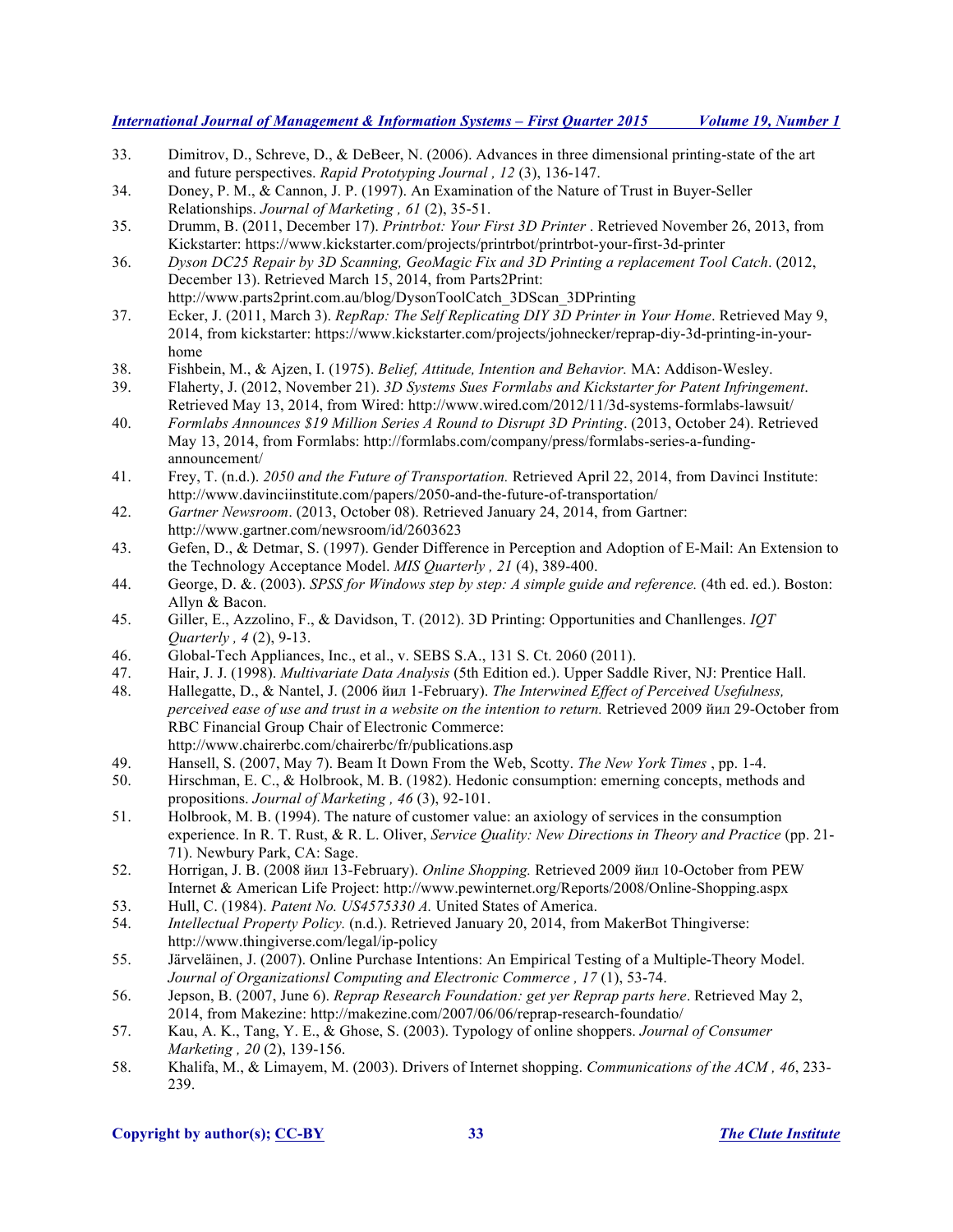- 59. Kraft, C. (2009, March 16). *CupCake CNC kit*. Retrieved November 26, 2013, from Hack A Day: http://hackaday.com/2009/03/16/cupcake-cnc-kit/
- 60. Leadership Online: Barnes & Noble vs. Amazon.com (A), 9-798-063 (Harvard Business School 2004 йил 16-March).
- 61. Lederer, A. L., Maupin, D. J., Sena, M. P., & Zhuang, Y. (2000). The technology acceptance model and the World Wide Web. *Decision Support Systems , 29* (3), 269-282.
- 62. Lee, M. K., & Turban, E. (2001). A Trust Model for Consumer Internet Shopping. *International Journal of Electronic Commerce , 6* (1), 75-91.
- 63. Leno, J. (2009, June 8). *Jay Leno's 3D Printer Replaces Rusty Old Parts*. Retrieved March 15, 2014, from Popular Mechanics: http://www.popularmechanics.com/cars/jay-leno/technology/4320759
- 64. Lipson, H., & Kurman, M. (2013). *Fabricated: The new world of 3D printing.* John Wiley & Sons.
- 65. Lohse, G. L., & Spiller, P. (1998). Electronic Shopping. *Communications of the ACM , 41* (7), 81-87.
- 66. *Main Page*. (2013, August 31). Retrieved February 27, 2014, from OpenMokoWiki: http://wiki.openmoko.org/wiki/Main\_Page
- 67. *MakerBot® Replicator™ 2 Desktop 3D Printer Sets New Standard*. (2012, September 19). Retrieved November 26, 2013, from MakerBot® Industries, LLC.: http://downloads.makerbot.com/replicator2/MakerBot\_Replicator2\_press\_release.pdf
- 68. Marcoux, J., & Bonin, K. R. (2012). Three Dimensional Printing: An Introduction for Information Professioinals. *ICDS 2012, The Sixth International Conference on Digital Society* (pp. 54-58). Valencia: Curran Associates, Inc.
- 69. Mathwick, C., Malhotra, N. K., & Rigdon, E. (2002). The effect of dynamic retail experiences on experiential perceptions of value: an internet and catalog comparison. *Journal of Retailing , 78* (1), 51-60.
- 70. *Meet Our Alu Extruder*. (2014). Retrieved November 26, 2013, from Printrbot: http://printrbot.com/
- 71. Menon, S., & Kahn, B. (2002). Cross-category effects of induced arousal and pleasure on the Internet shopping experience. *Journal of Retailing , 78*, 31-40.
- 72. Metro-Goldwyn-Mayer Studios, Inc. et al. v. Grokster, Lted., et al. , 545 U.S. 913 (2005).
- 73. Mitchell, A. A., & Olson, J. C. (1981). Are Product Attribute Beliefs the Only Mediator of Advertising Effects on Brand Attitude? *Journal of Marketing Research , 18* (3), 318-332.
- 74. Monsuwe, T. P., Dellaert, B. G., & Ruyter, K. d. (2004). What drives consumers to shop online? A literature review. *International Journal of Service Industry Management , 15* (1), 102-121.
- 75. Moon, J.-W., & Kim, Y.-G. (2001). Extending the TAM for a World-Wide-Web context. *Information & Management , 38* (4), 217-230.
- 76. *NASA to launch 3-D printer into space to create tools abroad.* (2013, October 1). Retrieved March 6, 2014, from NY Daily News: http://www.nydailynews.com/news/national/nasa-launch-3d-printer-space-article-1.1472443
- 77. Nunnally, J. (1978). *Psychometric theory* (2nd ed. ed.). New York: McGraw Hill .
- 78. Online Grocery Retailing: Building the Last Mile to the Customer, IMD026 (International Institute for Management Development 2003 йил 20-March).
- 79. Pettis, B. (2012, January 9). *Introducing The MakerBot Replicator™*. Retrieved November 26, 2013, from MakerBot: http://www.makerbot.com/blog/2012/01/09/introducing-the-makerbot-replicator/
- 80. Pettis, B. (2012, September 24). *Let's try that again.* Retrieved May 2, 2014, from makerbot: http://www.makerbot.com/blog/2012/09/24/lets-try-that-again/
- 81. *PolyJet Technology*. (2014). Retrieved February 25, 2014, from Stratasys: http://www.stratasys.com/3dprinters/technology/polyjet-technology
- 82. *Printrbot*. (2014). Retrieved May 13, 2014, from Printrbot: http://printrbot.com/
- 83. ProCD, Inc. v. Zeidenberg, 86 F.3d 1447 (7th Cir. 1996).
- 84. *RAF jets fly with 3D printed parts*. (2014, January 5). Retrieved February 27, 2014, from BBC News UK: http://www.bbc.com/news/uk-25613828
- 85. *Replacement Parts*. (2014). Retrieved February 27, 2014, from MakerBot Thingiverse: http://www.thingiverse.com/explore/newest/household/replacement-parts/
- 86. *RepRap*. (2013, October 13). Retrieved February 1, 2014, from RepRap.org: reprap.org
- 87. Robins Richard W., F. R. (Ed.). (2007). *Handbook of Research Methods in Personality Psychology.* New York, NY: The Guilford Press.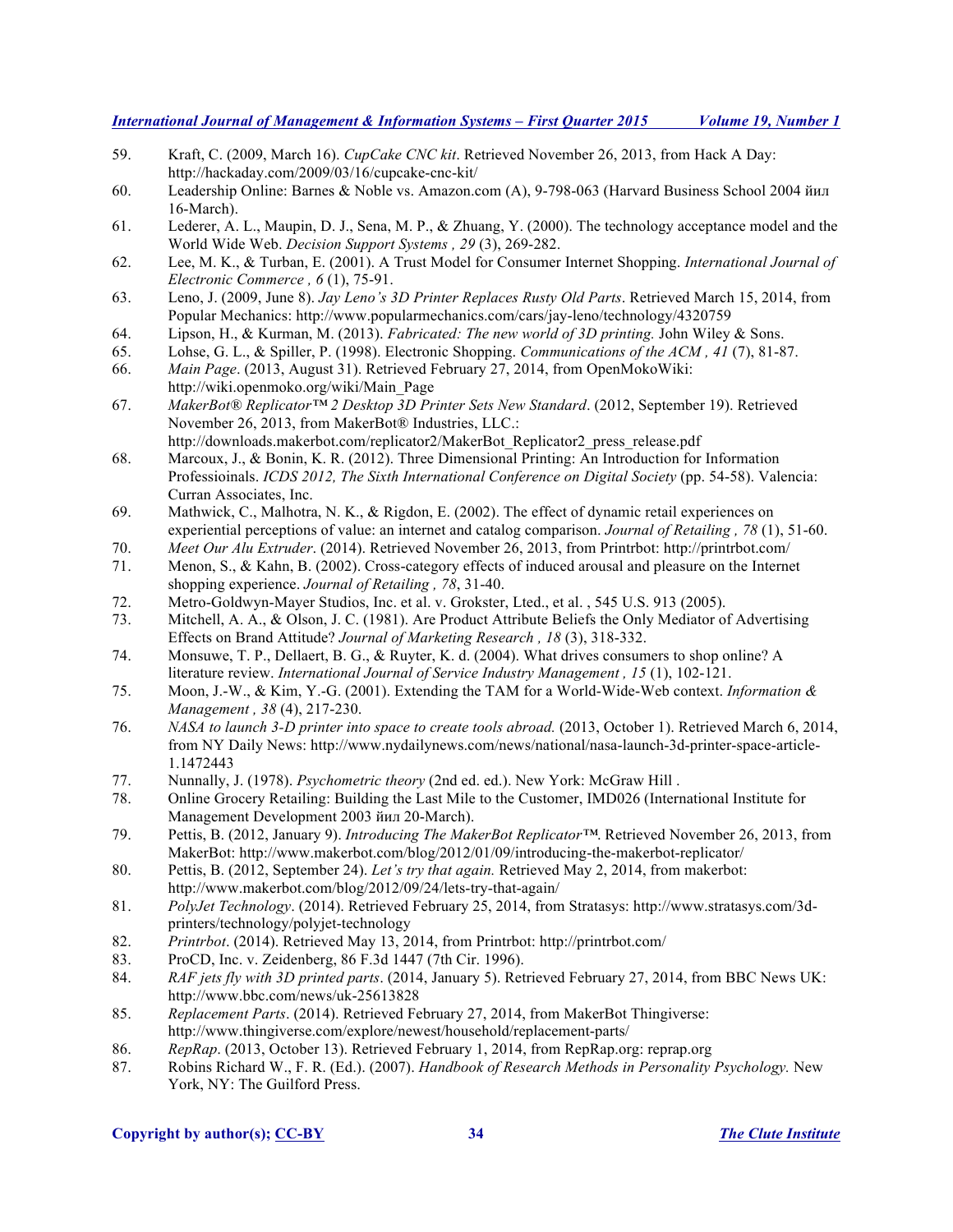- 88. (1991). Criteria for Scale Selection and Evaluation. In J. P. Robinson, P. R. Shaver, & L. S. Wrightman, *Measures of personality and social psychological attitudes* (pp. 1-16). San Diego: Academic Press.
- 89. Ross, P. E. (2011, November 29). *When Will We Have Unmanned Commercial Airliners?* Retrieved April 22, 2014, from IEEE Spectrum: http://spectrum.ieee.org/aerospace/aviation/when-will-we-have-unmannedcommercial-airliners/0
- 90. Rotter, J. B. (1971). Generalized expectancies for interpersonal trust. *American Psychologist , 26* (5), 443- 452.
- 91. Sayej, N. (2014, January 28). *An Open-Source Community Wants to Fix Your Drone with 3D-Printed*  Parts. Retrieved March 8, 2014, from Motherboard: http://motherboard.vice.com/blog/an-open-sourcecommunity-wants-to-fix-your-drone-with-3d-printed-parts
- 92. *Shapeways Content Policy and Notice Takedown Procedure.* (2014). Retrieved January 14, 2014, from Shapeways.com: http://www.shapeways.com/legal/content\_policy
- 93. Shim, J. P., Shin, Y. B., & Nottingham, L. (2002). Retailer Web site influence on customer shopping: An exploratory study on key factors of customer satisfaction. *Journal of the Association for Information Systems , 3* (3), 53-76.
- 94. Stemp-Morlock, G. (2010). Personal Fabrication. *Communications of the ACM , 53* (10), 14-15.
- 95. *Stratasys and MakerBot Complete Merger*. (2013, August 15). Retrieved May 2, 2014, from Stratasys: http://investors.stratasys.com/releasedetail.cfm?ReleaseID=785515
- 96. *Stratasys and Objet Complete Merger*. (2012, December 3). Retrieved May 14, 2014, from Stratasys: http://investors.stratasys.com/releasedetail.cfm?ReleaseID=724378
- 97. *Stratasys for a 3D World*. (2014). Retrieved May 15, 2014, from Stratasys: http://www.stratasys.com/
- 98. *Stratasys Gets Its Mojo With New 3D Printer*. (2012, May 8). Retrieved November 26, 2013, from Stratasys: http://investors.stratasys.com/releasedetail.cfm?ReleaseID=671436
- 99. *Stratasys, Inc. Announces initial Public Offering of 1.2 Million Shares of Common Stock*. (1994, October 20). Retrieved May 2, 2014, from The Free Library: http://www.thefreelibrary.com/STRATASYS,+INC.+ANNOUNCES+INITIAL+PUBLIC+OFFERING+O F+1.2+MILLION...-
- 100. *Stratasys, Inc. History*. (n.d.). Retrieved November 2013, from FundingUniverse: http://www.fundinguniverse.com/company-histories/stratasys-inc-history/
- 101. Streiner, D. L. (2003). Starting at the beginning: an introduction to coefficient alpha and internal consistency. *Journal of Personality Assessment , 80*, 99-103.
- 102. The Nielsen Company. (2009). *The Online Holiday Outlook: 2009 - What Consumers Have in Store for Retailers This Season.* Nielsen Media Research.
- 103. The Nielsen Company. (2008). *Trends in Online Shopping: a global Nielsen consumer report.* Nielsen Media Research.
- 104. UCLA: Academic Technology Services. (2006). *What does Cronbach's alpha mean?* . (Statistical Consulting Group) Retrieved 08 07, 2012, from Introduction to SPSS: http://www.ats.ucla.edu/stat/spss/faq/alpha.html
- 105. Venkatesh, V. (2000). Determinants of perceived ease of use: integrating control, intrinsic motivation, and emotion into the technology acceptance model. *Information Systems Research , 4* (4), 342-365.
- 106. Viacom Int'l, Inc. v. YouTube, Inc., 676 F.3d 19 (2012).
- 107. Vinodh, S., Sundararaj, G., Devadasan, S. R., Kuttalingam, D., & Rajanayagam, D. (2009). Agility through rapid prototyping technology in a manufacturing environment using a 3D printer. *Journal of Manufacturing Technology Management , 20* (7), 1023-1041.
- 108. Wilkie, W. L., & Pessemier, E. A. (1973). Issues in Marketing's Use Of Multi-Attribute Attitude Models. *Journal of Marketing Research , 10* (4), 429-441.
- 109. Wood, S. (2002). Future fantasies: a social change perspective of retailing in the 21st century. *Journal of Retailing , 78* (1), 77083.
- 110. Xiaoni Zhang, V. P. (2003). Factors Contributing to Purchase Intentions on the Internet. *Journal of Internet Commerce , 2* (1), 14.